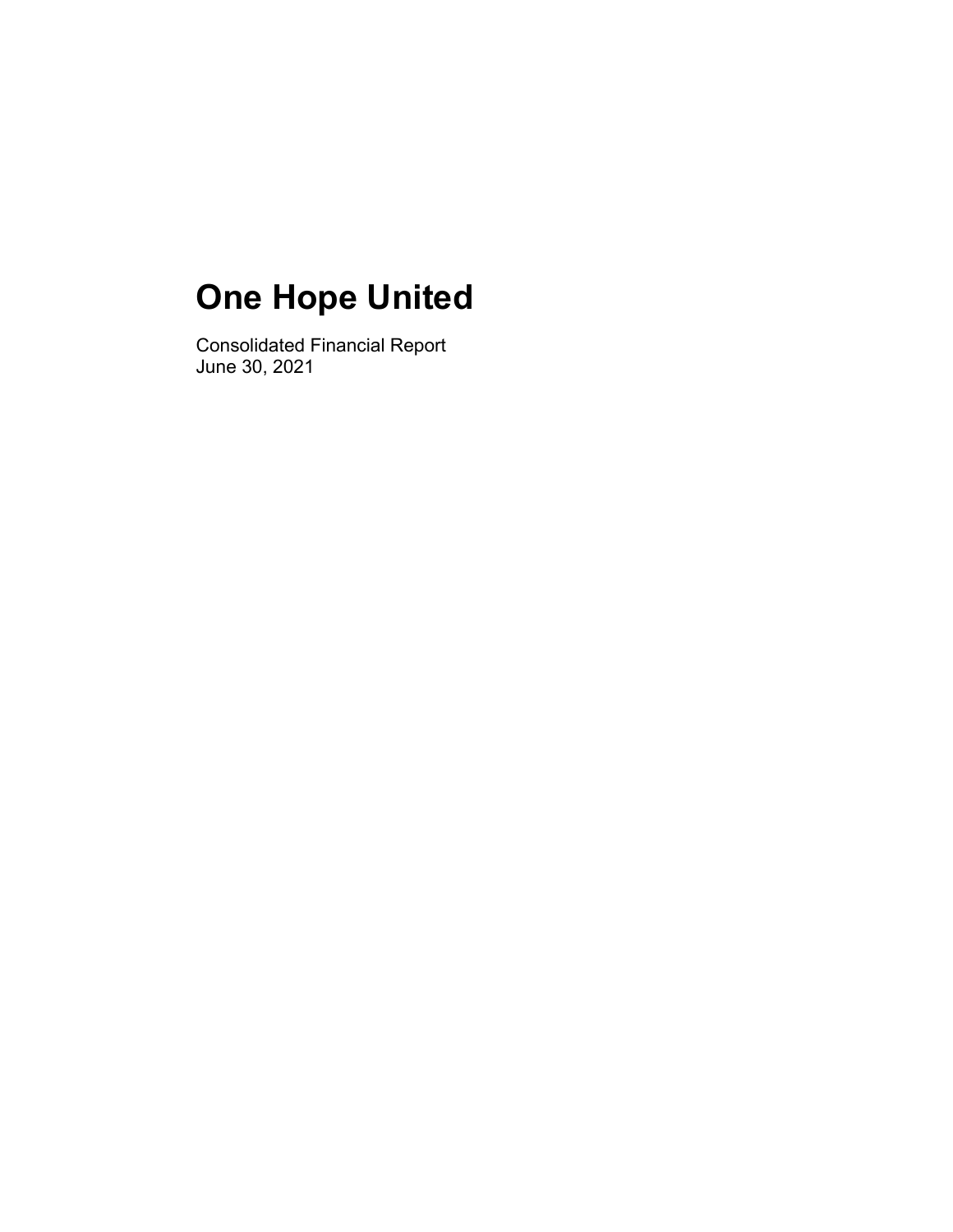### **Contents**

| Independent auditor's report                   | $1 - 2$ |
|------------------------------------------------|---------|
| Consolidated financial statements              |         |
| Consolidated statements of financial position  | 3       |
| Consolidated statements of activities          | 4       |
| Consolidated statements of functional expenses | $5-8$   |
| Consolidated statements of cash flows          | 9       |
| Notes to consolidated financial statements     | 10-21   |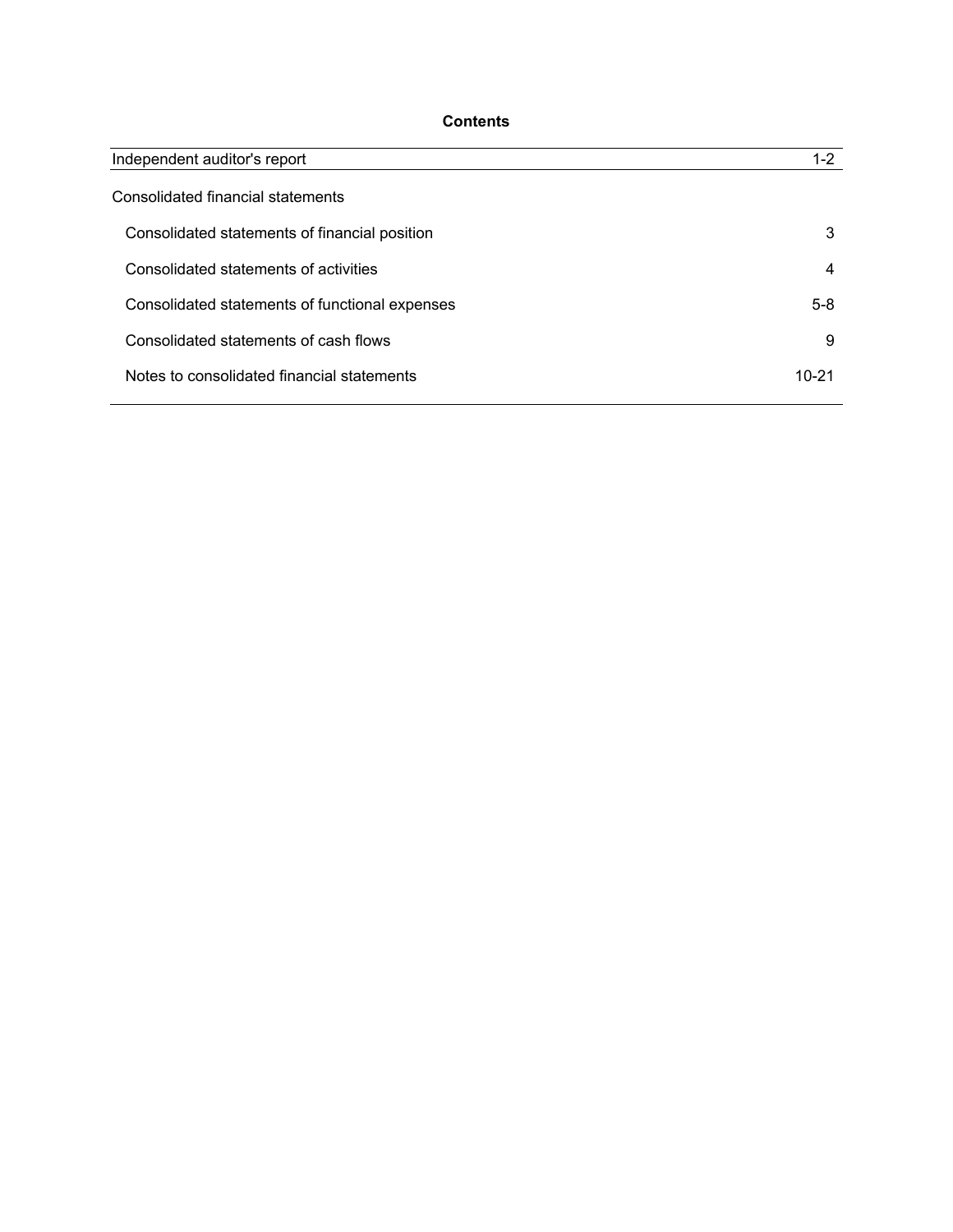

**RSM US LLP** 

#### **Independent Auditor's Report**

Board of Directors One Hope United

#### **Report on the Financial Statements**

We have audited the accompanying consolidated financial statements of One Hope United, which comprise the consolidated statements of financial position as of June 30, 2021 and 2020, the related consolidated statements of activities, functional expenses and cash flows for the years then ended, and the related notes to the consolidated financial statements (collectively, the financial statements).

#### **Management's Responsibility for the Financial Statements**

Management is responsible for the preparation and fair presentation of these financial statements in accordance with accounting principles generally accepted in the United States of America; this includes the design, implementation, and maintenance of internal control relevant to the preparation and fair presentation of financial statements that are free from material misstatement, whether due to fraud or error.

#### **Auditor's Responsibility**

Our responsibility is to express an opinion on these financial statements based on our audits. We conducted our audits in accordance with auditing standards generally accepted in the United States of America. Those standards require that we plan and perform the audit to obtain reasonable assurance about whether the financial statements are free from material misstatement.

An audit involves performing procedures to obtain audit evidence about the amounts and disclosures in the financial statements. The procedures selected depend on the auditor's judgment, including the assessment of the risks of material misstatement of the financial statements, whether due to fraud or error. In making those risk assessments, the auditor considers internal control relevant to the entity's preparation and fair presentation of the financial statements in order to design audit procedures that are appropriate in the circumstances, but not for the purpose of expressing an opinion on the effectiveness of the entity's internal control. Accordingly, we express no such opinion. An audit also includes evaluating the appropriateness of accounting policies used and the reasonableness of significant accounting estimates made by management, as well as evaluating the overall presentation of the financial statements.

We believe that the audit evidence we have obtained is sufficient and appropriate to provide a basis for our audit opinion.

THE POWER OF BEING UNDERSTOOD AUDIT | TAX | CONSULTING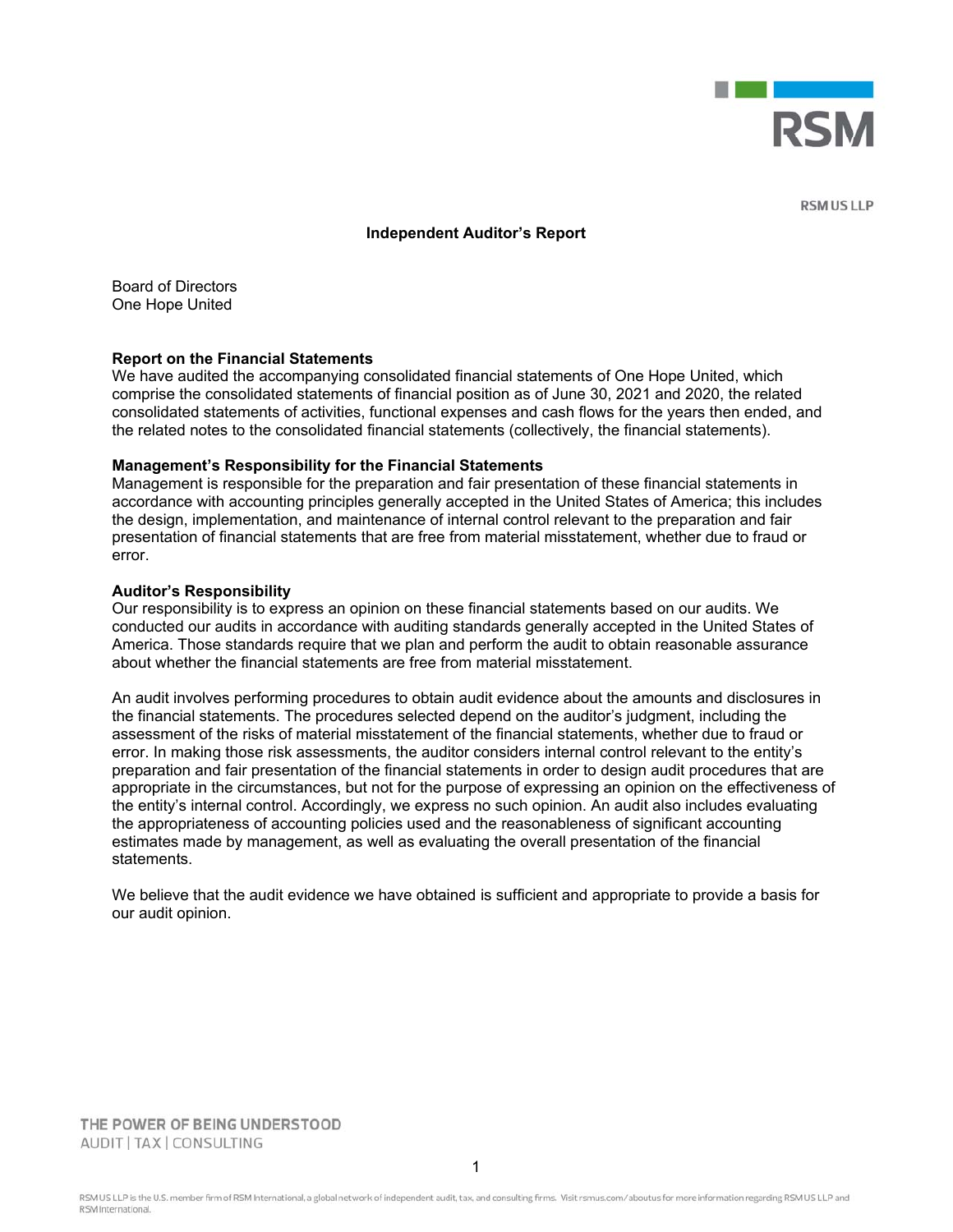### **Opinion**

In our opinion, the financial statements referred to above present fairly, in all material respects, the financial position of One Hope United as of June 30, 2021 and 2020, and the changes in its net assets and its cash flows for the years then ended in accordance with accounting principles generally accepted in the United States of America.

RSM US LLP

Chicago, Illinois February 28, 2022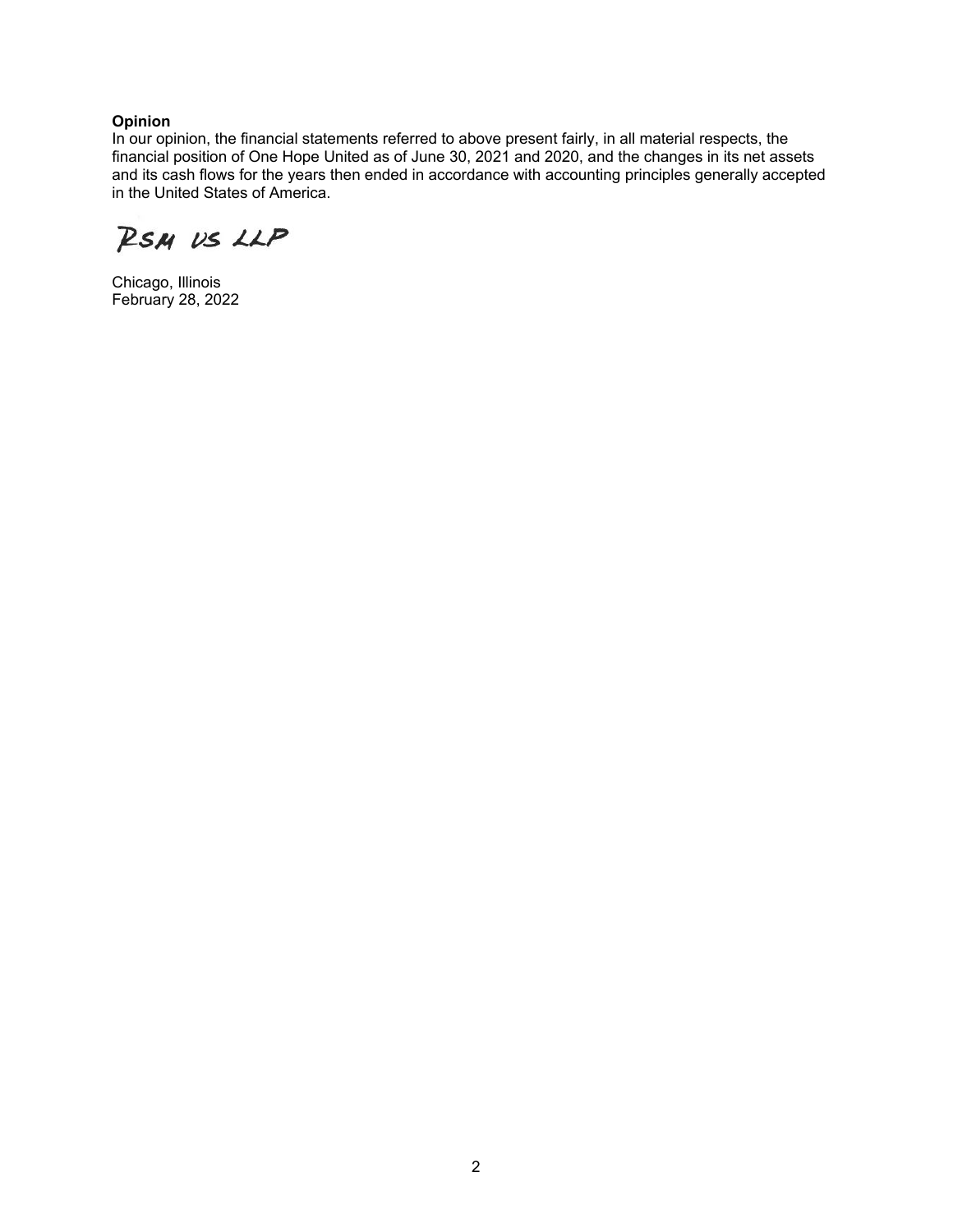### **Consolidated Statements of Financial Position June 30, 2021 and 2020**

|                                                            | 2021                    | 2020                    |
|------------------------------------------------------------|-------------------------|-------------------------|
| <b>Assets</b>                                              |                         |                         |
| Current assets:                                            |                         |                         |
| Cash                                                       | \$<br>17,838,915        | \$<br>4,773,716         |
| Accounts receivable, less allowances for doubtful accounts |                         |                         |
| of \$506,108 in 2021 and \$374,558 in 2020                 | 7,071,509               | 7,667,695               |
| Other current assets                                       | 1,331,008               | 1,261,170               |
| Total current assets                                       | 26,241,432              | 13,702,581              |
|                                                            |                         |                         |
| Property and equipment:<br>Land and buildings              | 19,096,263              | 19,096,263              |
| <b>Building improvements</b>                               | 4,482,058               | 4,256,023               |
| Furniture and equipment                                    | 2,228,118               | 2,376,737               |
| Vehicles                                                   | 343,242                 | 303,392                 |
| Leasehold improvements                                     | 227,952                 | 1,002,611               |
| Works in progress                                          | 46,590                  |                         |
|                                                            | 26,424,223              | 27,035,026              |
| Less accumulated depreciation                              | 13,356,131              | 12,980,120              |
| Total property and equipment                               | 13,068,092              | 14,054,906              |
|                                                            |                         |                         |
| Long-term assets:                                          |                         |                         |
| Investments in securities                                  | 14,105,897              | 12,068,547              |
| Investments in farm land                                   | 3,304,000               | 3,055,920               |
| Beneficial interest in perpetual trusts                    | 2,924,407               | 2,760,694               |
| Leveraged loan receivable                                  |                         | 6,910,576               |
| Note receivable                                            | 154                     | 6,613                   |
| Total long-term assets                                     | 20,334,458              | 24,802,350              |
|                                                            | 59,643,982              | \$<br>52,559,837        |
| <b>Liabilities and Net Assets</b>                          |                         |                         |
| <b>Current liabilities:</b>                                |                         |                         |
| Accounts payable                                           | \$<br>1,133,112         | \$<br>894,806           |
| Accrued expenses                                           | 4,990,348               | 4,524,338               |
| Deferred revenue                                           | 5,043,839               | 2,302,594               |
| <b>Total current liabilities</b>                           | 11,167,299              | 7,721,738               |
| Long-term liabilities:                                     |                         |                         |
| Paycheck Protection Program Ioan payable                   | 7,402,408               |                         |
| Note payable                                               |                         | 1,380,000               |
| NMTC notes payable, net                                    |                         | 9,921,677               |
| Total long-term liabilities                                | 7,402,408               | 11,301,677              |
|                                                            |                         |                         |
|                                                            | 18,569,707              | 19,023,415              |
| Net assets:<br>Without donor restrictions                  |                         |                         |
| With donor restrictions                                    | 37,829,332              | 30,505,593              |
| Total net assets                                           | 3,244,943<br>41,074,275 | 3,030,829<br>33,536,422 |
|                                                            |                         |                         |
|                                                            | 59,643,982              | 52,559,837              |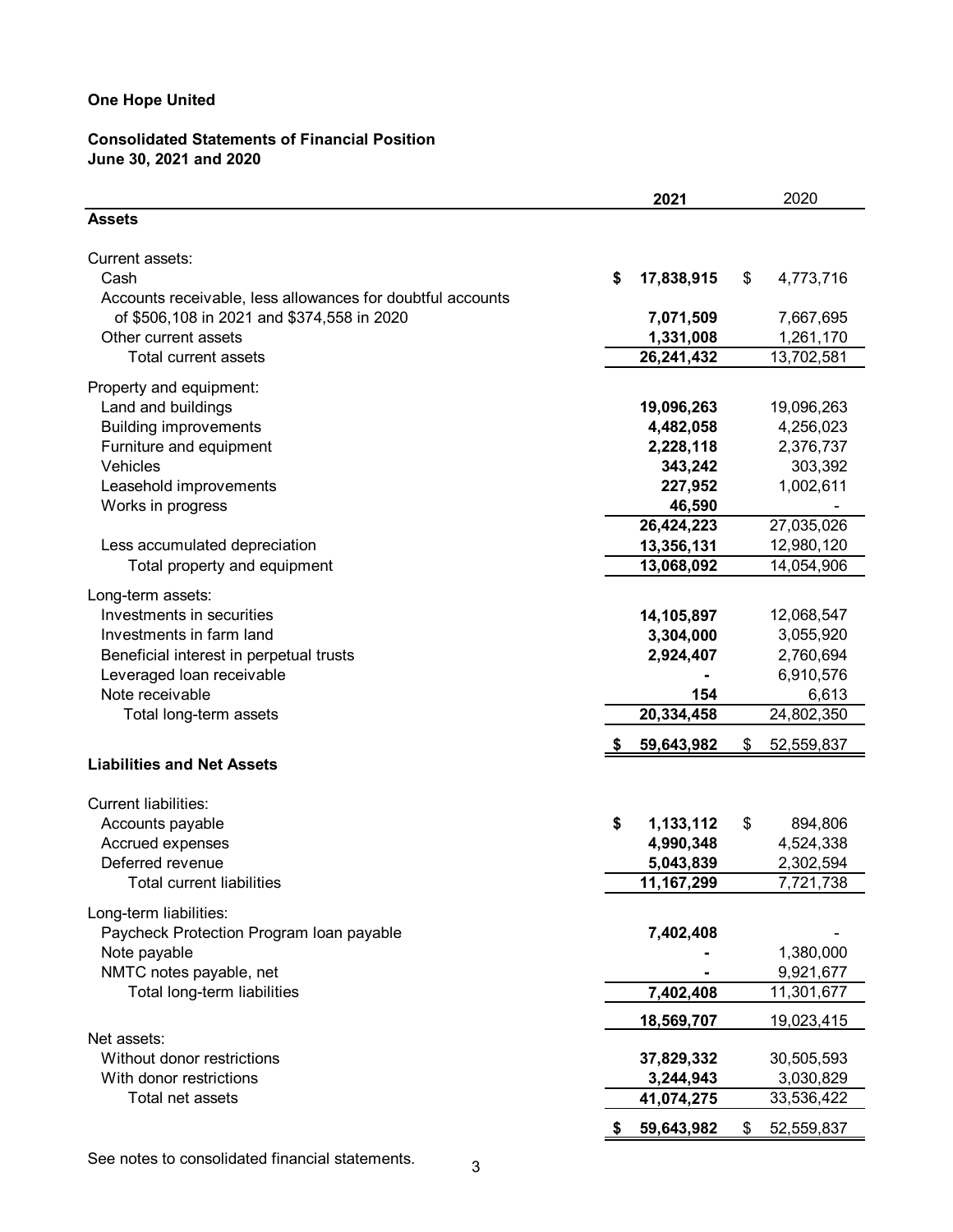### **Consolidated Statements of Activities Years Ended June 30, 2021 and 2020**

| Revenues:<br>Program support:<br>Government sources<br>\$<br>42,284,304<br>38,909,090<br>\$<br>12,269,883<br>Private sources<br>12,594,846<br>Program service fees<br>1,036,493<br>2,903,571<br>54,407,507<br>55,590,680<br>Total program support<br>Public support:<br>Contributions and bequests<br>1,607,751<br>725,438<br>In-kind contributions<br>10,134<br>19,776<br>Net assets released from restrictions<br>16,750<br>130,292<br>226,902<br>266,746<br>United Way agencies<br>Total public support<br>1,975,079<br>1,028,710<br>Investment gains<br>2,834,372<br>669,734<br>Gain on termination of New Markets Tax Credit program<br>3,052,077<br>Other sources<br>497,241<br>977,078<br>63,949,449<br>57,083,029<br><b>Total revenues</b><br>Expenses:<br>Program services<br>50,953,351<br>50,084,157<br>General fundraising<br>747,550<br>835,049<br>Management and general<br>4,924,809<br>5,629,841<br><b>Total expenses</b><br>56,625,710<br>56,549,047<br>Change in net assets without donor restrictions<br>533,982<br>7,323,739<br>Changes in net assets with donor restrictions:<br>Contributions<br>180,693<br>Change in value of beneficial interest in perpetual trusts<br>163,713<br>58,447<br>Net assets released from restrictions<br>(130, 292)<br>(16, 750)<br>Change in net assets with donor restrictions<br>214,114<br>41,697<br><b>Change in net assets</b><br>7,537,853<br>575,679<br>33,536,422<br>Beginning<br>32,960,743<br>Ending<br>41,074,275<br>33,536,422<br>\$. |                                                   | 2021 | 2020 |
|---------------------------------------------------------------------------------------------------------------------------------------------------------------------------------------------------------------------------------------------------------------------------------------------------------------------------------------------------------------------------------------------------------------------------------------------------------------------------------------------------------------------------------------------------------------------------------------------------------------------------------------------------------------------------------------------------------------------------------------------------------------------------------------------------------------------------------------------------------------------------------------------------------------------------------------------------------------------------------------------------------------------------------------------------------------------------------------------------------------------------------------------------------------------------------------------------------------------------------------------------------------------------------------------------------------------------------------------------------------------------------------------------------------------------------------------------------------------------------------------------------|---------------------------------------------------|------|------|
|                                                                                                                                                                                                                                                                                                                                                                                                                                                                                                                                                                                                                                                                                                                                                                                                                                                                                                                                                                                                                                                                                                                                                                                                                                                                                                                                                                                                                                                                                                         | Changes in net assets without donor restrictions: |      |      |
|                                                                                                                                                                                                                                                                                                                                                                                                                                                                                                                                                                                                                                                                                                                                                                                                                                                                                                                                                                                                                                                                                                                                                                                                                                                                                                                                                                                                                                                                                                         |                                                   |      |      |
|                                                                                                                                                                                                                                                                                                                                                                                                                                                                                                                                                                                                                                                                                                                                                                                                                                                                                                                                                                                                                                                                                                                                                                                                                                                                                                                                                                                                                                                                                                         |                                                   |      |      |
|                                                                                                                                                                                                                                                                                                                                                                                                                                                                                                                                                                                                                                                                                                                                                                                                                                                                                                                                                                                                                                                                                                                                                                                                                                                                                                                                                                                                                                                                                                         |                                                   |      |      |
|                                                                                                                                                                                                                                                                                                                                                                                                                                                                                                                                                                                                                                                                                                                                                                                                                                                                                                                                                                                                                                                                                                                                                                                                                                                                                                                                                                                                                                                                                                         |                                                   |      |      |
|                                                                                                                                                                                                                                                                                                                                                                                                                                                                                                                                                                                                                                                                                                                                                                                                                                                                                                                                                                                                                                                                                                                                                                                                                                                                                                                                                                                                                                                                                                         |                                                   |      |      |
|                                                                                                                                                                                                                                                                                                                                                                                                                                                                                                                                                                                                                                                                                                                                                                                                                                                                                                                                                                                                                                                                                                                                                                                                                                                                                                                                                                                                                                                                                                         |                                                   |      |      |
|                                                                                                                                                                                                                                                                                                                                                                                                                                                                                                                                                                                                                                                                                                                                                                                                                                                                                                                                                                                                                                                                                                                                                                                                                                                                                                                                                                                                                                                                                                         |                                                   |      |      |
|                                                                                                                                                                                                                                                                                                                                                                                                                                                                                                                                                                                                                                                                                                                                                                                                                                                                                                                                                                                                                                                                                                                                                                                                                                                                                                                                                                                                                                                                                                         |                                                   |      |      |
|                                                                                                                                                                                                                                                                                                                                                                                                                                                                                                                                                                                                                                                                                                                                                                                                                                                                                                                                                                                                                                                                                                                                                                                                                                                                                                                                                                                                                                                                                                         |                                                   |      |      |
|                                                                                                                                                                                                                                                                                                                                                                                                                                                                                                                                                                                                                                                                                                                                                                                                                                                                                                                                                                                                                                                                                                                                                                                                                                                                                                                                                                                                                                                                                                         |                                                   |      |      |
|                                                                                                                                                                                                                                                                                                                                                                                                                                                                                                                                                                                                                                                                                                                                                                                                                                                                                                                                                                                                                                                                                                                                                                                                                                                                                                                                                                                                                                                                                                         |                                                   |      |      |
|                                                                                                                                                                                                                                                                                                                                                                                                                                                                                                                                                                                                                                                                                                                                                                                                                                                                                                                                                                                                                                                                                                                                                                                                                                                                                                                                                                                                                                                                                                         |                                                   |      |      |
|                                                                                                                                                                                                                                                                                                                                                                                                                                                                                                                                                                                                                                                                                                                                                                                                                                                                                                                                                                                                                                                                                                                                                                                                                                                                                                                                                                                                                                                                                                         |                                                   |      |      |
|                                                                                                                                                                                                                                                                                                                                                                                                                                                                                                                                                                                                                                                                                                                                                                                                                                                                                                                                                                                                                                                                                                                                                                                                                                                                                                                                                                                                                                                                                                         |                                                   |      |      |
|                                                                                                                                                                                                                                                                                                                                                                                                                                                                                                                                                                                                                                                                                                                                                                                                                                                                                                                                                                                                                                                                                                                                                                                                                                                                                                                                                                                                                                                                                                         |                                                   |      |      |
|                                                                                                                                                                                                                                                                                                                                                                                                                                                                                                                                                                                                                                                                                                                                                                                                                                                                                                                                                                                                                                                                                                                                                                                                                                                                                                                                                                                                                                                                                                         |                                                   |      |      |
|                                                                                                                                                                                                                                                                                                                                                                                                                                                                                                                                                                                                                                                                                                                                                                                                                                                                                                                                                                                                                                                                                                                                                                                                                                                                                                                                                                                                                                                                                                         |                                                   |      |      |
|                                                                                                                                                                                                                                                                                                                                                                                                                                                                                                                                                                                                                                                                                                                                                                                                                                                                                                                                                                                                                                                                                                                                                                                                                                                                                                                                                                                                                                                                                                         |                                                   |      |      |
|                                                                                                                                                                                                                                                                                                                                                                                                                                                                                                                                                                                                                                                                                                                                                                                                                                                                                                                                                                                                                                                                                                                                                                                                                                                                                                                                                                                                                                                                                                         |                                                   |      |      |
|                                                                                                                                                                                                                                                                                                                                                                                                                                                                                                                                                                                                                                                                                                                                                                                                                                                                                                                                                                                                                                                                                                                                                                                                                                                                                                                                                                                                                                                                                                         |                                                   |      |      |
|                                                                                                                                                                                                                                                                                                                                                                                                                                                                                                                                                                                                                                                                                                                                                                                                                                                                                                                                                                                                                                                                                                                                                                                                                                                                                                                                                                                                                                                                                                         |                                                   |      |      |
|                                                                                                                                                                                                                                                                                                                                                                                                                                                                                                                                                                                                                                                                                                                                                                                                                                                                                                                                                                                                                                                                                                                                                                                                                                                                                                                                                                                                                                                                                                         |                                                   |      |      |
|                                                                                                                                                                                                                                                                                                                                                                                                                                                                                                                                                                                                                                                                                                                                                                                                                                                                                                                                                                                                                                                                                                                                                                                                                                                                                                                                                                                                                                                                                                         |                                                   |      |      |
|                                                                                                                                                                                                                                                                                                                                                                                                                                                                                                                                                                                                                                                                                                                                                                                                                                                                                                                                                                                                                                                                                                                                                                                                                                                                                                                                                                                                                                                                                                         |                                                   |      |      |
|                                                                                                                                                                                                                                                                                                                                                                                                                                                                                                                                                                                                                                                                                                                                                                                                                                                                                                                                                                                                                                                                                                                                                                                                                                                                                                                                                                                                                                                                                                         |                                                   |      |      |
|                                                                                                                                                                                                                                                                                                                                                                                                                                                                                                                                                                                                                                                                                                                                                                                                                                                                                                                                                                                                                                                                                                                                                                                                                                                                                                                                                                                                                                                                                                         | Net assets:                                       |      |      |
|                                                                                                                                                                                                                                                                                                                                                                                                                                                                                                                                                                                                                                                                                                                                                                                                                                                                                                                                                                                                                                                                                                                                                                                                                                                                                                                                                                                                                                                                                                         |                                                   |      |      |
|                                                                                                                                                                                                                                                                                                                                                                                                                                                                                                                                                                                                                                                                                                                                                                                                                                                                                                                                                                                                                                                                                                                                                                                                                                                                                                                                                                                                                                                                                                         |                                                   |      |      |

See notes to consolidated financial statements.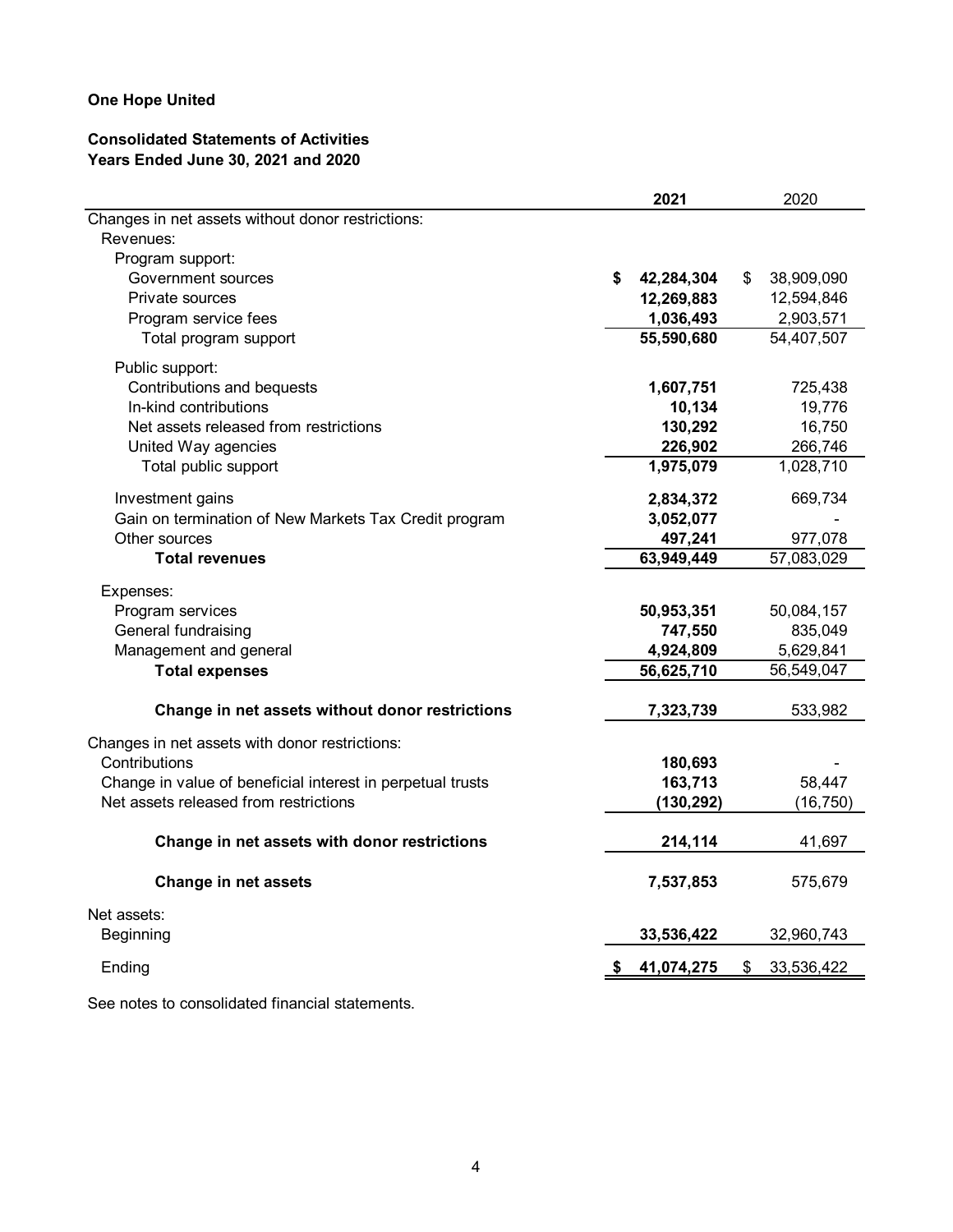### **Consolidated Statement of Functional Expenses Year Ended June 30, 2021**

|                                            | <b>Program Services</b> |              |                         |              |  |  |
|--------------------------------------------|-------------------------|--------------|-------------------------|--------------|--|--|
|                                            | <b>Early Learning</b>   |              | Community-              | Total        |  |  |
|                                            | and Child               | Placement    | <b>Based Family</b>     | Program      |  |  |
|                                            | Development             | Services     | <b>Support Services</b> | Services     |  |  |
| Expenses:                                  |                         |              |                         |              |  |  |
| Salaries                                   | \$<br>6,532,437         | \$11,702,801 | \$<br>10,894,835        | \$29,130,073 |  |  |
| Salary-related expenses                    | 1,563,845               | 2,807,760    | 2,549,551               | 6,921,156    |  |  |
| <b>Total salaries and related expenses</b> | 8,096,282               | 14,510,561   | 13,444,386              | 36,051,229   |  |  |
| Professional liability insurance           | 59,486                  | 65,152       | 60,118                  | 184,756      |  |  |
| Bad debt provision                         | 23,496                  | 51,201       | 140,475                 | 215,172      |  |  |
| Professional fees and contract services    | 157,789                 | 213,342      | 335,837                 | 706,968      |  |  |
| Legal fees                                 | 11,684                  | 29,604       | 24,113                  | 65,401       |  |  |
| Audit fees                                 | 8,868                   |              |                         | 8,868        |  |  |
| Interest                                   | 148,743                 | 3,884        | 1,558                   | 154,185      |  |  |
| Supplies                                   | 782,130                 | 472,585      | 165,073                 | 1,419,788    |  |  |
| Telephone                                  | 65,236                  | 194,227      | 260,104                 | 519,567      |  |  |
| Postage and shipping                       | 1,399                   | 9,250        | 18,740                  | 29,389       |  |  |
| Rent                                       | 796,923                 | 214,281      | 664,421                 | 1,675,625    |  |  |
| Other occupancy                            | 989,797                 | 1,078,636    | 183,320                 | 2,251,753    |  |  |
| Local transportation                       | 30,861                  | 509,700      | 1,050,057               | 1,590,618    |  |  |
| Conferences, meetings and seminars         | 24,747                  | 60,769       | 14,166                  | 99,682       |  |  |
| Specific assistance to individuals         | 20,459                  | 442,670      | 3,324,163               | 3,787,292    |  |  |
| Membership dues                            | 1,973                   | 18,542       | 6,357                   | 26,872       |  |  |
| Equipment purchases                        | 45,103                  | 286,736      | 210,665                 | 542,504      |  |  |
| <b>Equipment rentals</b>                   | 25,633                  | 25,363       | 11,607                  | 62,603       |  |  |
| In-kind contributions                      | $\blacksquare$          | 5,320        | 4,813                   | 10,133       |  |  |
| Printing                                   | 41,452                  | 1,968        | 6,033                   | 49,453       |  |  |
| Miscellaneous                              | 320,611                 | 61,909       | 4,501                   | 387,021      |  |  |
| <b>Total expenses before depreciation</b>  | 11,652,672              | 18,255,700   | 19,930,507              | 49,838,879   |  |  |
| Depreciation                               | 704,320                 | 339,605      | 70,547                  | 1,114,472    |  |  |
| <b>Total expenses</b>                      | \$12,356,992            | \$18,595,305 | \$<br>20,001,054        | \$50,953,351 |  |  |

(Continued)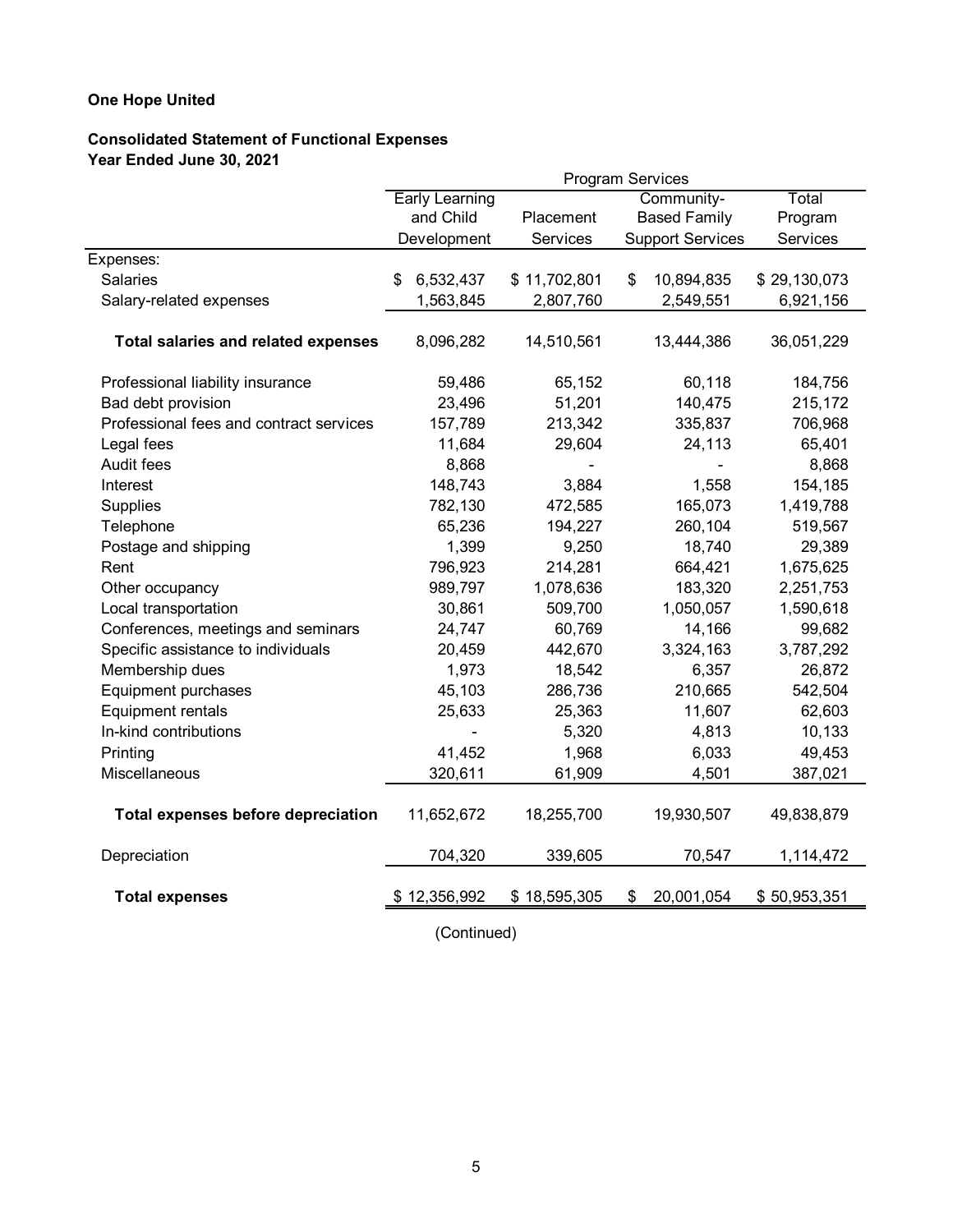### **Consolidated Statement of Functional Expenses (Continued) Year Ended June 30, 2021**

|                                                           | General |                | Management |                     |    |                         |
|-----------------------------------------------------------|---------|----------------|------------|---------------------|----|-------------------------|
|                                                           |         | Fundraising    |            | and General         |    | <b>Totals</b>           |
| Expenses:                                                 |         |                |            |                     |    |                         |
| <b>Salaries</b>                                           | \$      | 453,949        | \$         | 2,106,910           | \$ | 31,690,932              |
| Salary-related expenses                                   |         | 103,630        |            | 468,312             |    | 7,493,098               |
| <b>Total salaries and related expenses</b>                |         | 557,579        |            | 2,575,222           |    | 39,184,030              |
| Professional liability insurance                          |         |                |            |                     |    | 184,756                 |
| Bad debt provision                                        |         |                |            |                     |    | 215,172                 |
| Professional fees and contract services                   |         | 106,853        |            | 1,501,583           |    | 2,315,404               |
| Legal fees                                                |         |                |            | 112,815             |    | 178,216                 |
| Audit fees                                                |         |                |            | 93,811              |    | 102,679                 |
| Interest                                                  |         |                |            |                     |    | 154,185                 |
| Supplies                                                  |         | 3,956          |            | 2,102               |    | 1,425,846               |
| Telephone                                                 |         | 989            |            | 19,576              |    | 540,132                 |
| Postage and shipping                                      |         | 5,990          |            | 28,005              |    | 63,384                  |
| Rent                                                      |         |                |            | 240,745             |    | 1,916,370               |
| Other occupancy                                           |         |                |            | 5,113               |    | 2,256,866               |
| Local transportation                                      |         | 4,467          |            | 49,350              |    | 1,644,435               |
| Conferences, meetings and seminars                        |         | 128            |            | 6,939               |    | 106,749                 |
| Specific assistance to individuals                        |         |                |            |                     |    | 3,787,292               |
| Membership dues                                           |         | 4,476          |            | 39,106              |    | 70,454                  |
| Equipment purchases                                       |         | 5,914          |            | 163,909             |    | 712,327                 |
| <b>Equipment rentals</b>                                  |         |                |            | 4,924               |    | 67,527                  |
| In-kind contributions                                     |         |                |            |                     |    | 10,133                  |
| Printing                                                  |         | 332            |            | 22,686              |    | 72,471                  |
| Miscellaneous                                             |         | 56,468         |            | 41,628              |    | 485,117                 |
| <b>Total expenses before depreciation</b><br>Depreciation |         | 747,152<br>398 |            | 4,907,514<br>17,295 |    | 55,493,545<br>1,132,165 |
|                                                           |         |                |            |                     |    |                         |
| <b>Total expenses</b>                                     | \$      | 747,550        | \$         | 4,924,809           | \$ | 56,625,710              |

See notes to consolidated financial statements.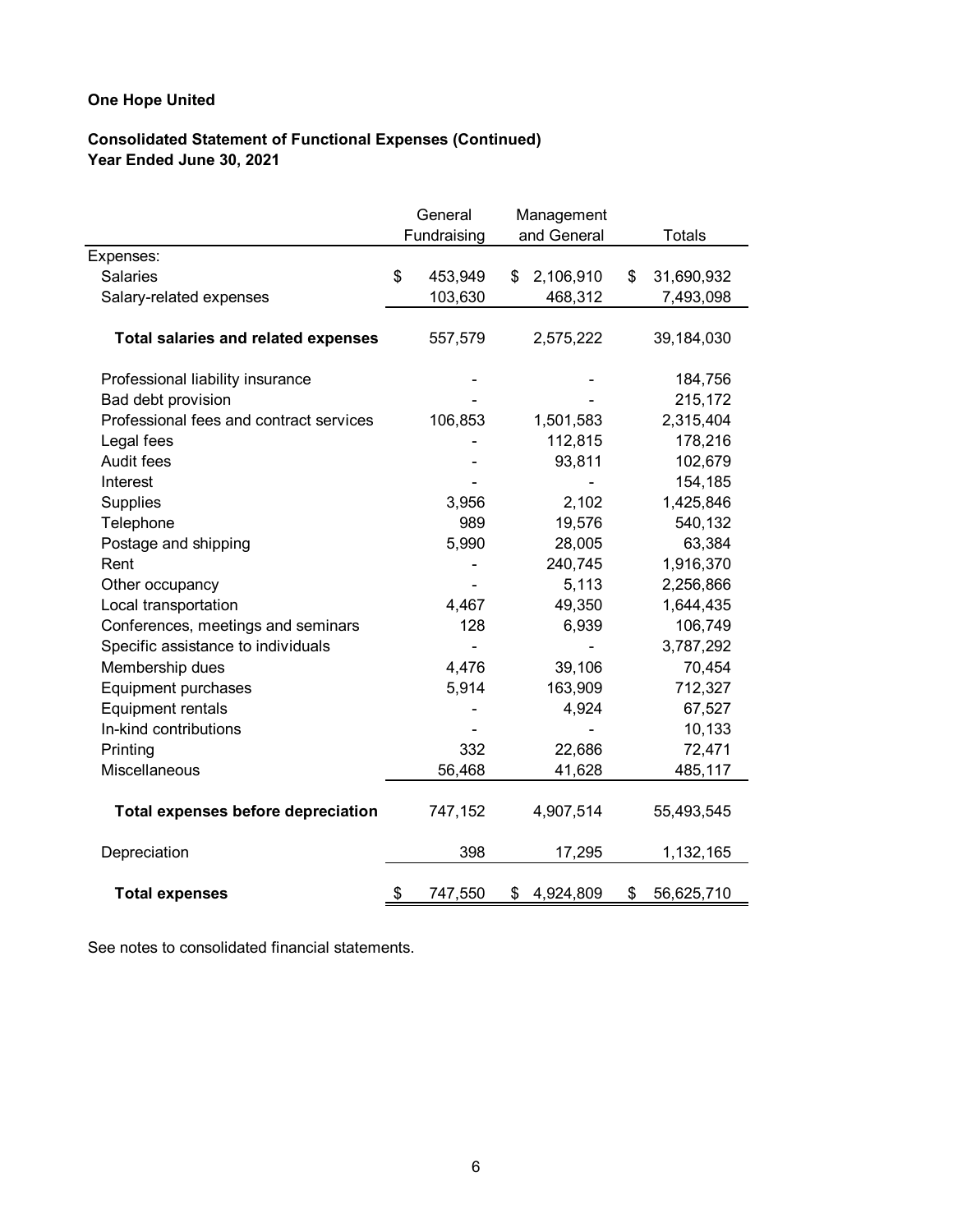### **Consolidated Statement of Functional Expenses Year Ended June 30, 2020**

|                                            | <b>Program Services</b> |              |                         |              |  |  |  |
|--------------------------------------------|-------------------------|--------------|-------------------------|--------------|--|--|--|
|                                            | <b>Early Learning</b>   |              | Community-              | Total        |  |  |  |
|                                            | and Child               | Placement    | <b>Based Family</b>     | Program      |  |  |  |
|                                            | Development             | Services     | <b>Support Services</b> | Services     |  |  |  |
| Expenses:                                  |                         |              |                         |              |  |  |  |
| Salaries                                   | 8,830,185<br>\$         | \$10,936,629 | \$<br>9,748,620         | \$29,515,434 |  |  |  |
| Salary-related expenses                    | 2,103,268               | 2,597,456    | 2,270,815               | 6,971,539    |  |  |  |
| <b>Total salaries and related expenses</b> | 10,933,453              | 13,534,085   | 12,019,435              | 36,486,973   |  |  |  |
| Professional liability insurance           | 87,372                  | 46,857       | 60,520                  | 194,749      |  |  |  |
| Bad debt provision                         | 61,336                  | 100,926      | 168,455                 | 330,717      |  |  |  |
| Professional fees and contract services    | 185,914                 | 397,769      | 369,177                 | 952,860      |  |  |  |
| Legal fees                                 | 9,648                   | 48,136       | 4,058                   | 61,842       |  |  |  |
| Audit fees                                 |                         |              |                         |              |  |  |  |
| Interest                                   | 273,726                 | 18,492       | 7,343                   | 299,561      |  |  |  |
| Supplies                                   | 1,025,490               | 397,405      | 110,234                 | 1,533,129    |  |  |  |
| Telephone                                  | 84,604                  | 177,277      | 221,443                 | 483,324      |  |  |  |
| Postage and shipping                       | 2,969                   | 7,987        | 15,643                  | 26,599       |  |  |  |
| Rent                                       | 1,008,735               | 162,194      | 633,427                 | 1,804,356    |  |  |  |
| Other occupancy                            | 892,054                 | 455,543      | 231,506                 | 1,579,103    |  |  |  |
| Local transportation                       | 65,651                  | 765,182      | 1,169,316               | 2,000,149    |  |  |  |
| Conferences, meetings and seminars         | 37,942                  | 21,920       | 31,541                  | 91,403       |  |  |  |
| Specific assistance to individuals         | 38,155                  | 439,387      | 2,192,947               | 2,670,489    |  |  |  |
| Membership dues                            | 8,411                   | 3,807        | 1,920                   | 14,138       |  |  |  |
| <b>Equipment purchases</b>                 | 39,293                  | 45,418       | 143,437                 | 228,148      |  |  |  |
| Equipment rentals                          | 28,523                  | 22,554       | 20,129                  | 71,206       |  |  |  |
| In-kind contributions                      | 1,325                   | 3,567        | 14,884                  | 19,776       |  |  |  |
| Printing                                   | 13,884                  | 2,512        | 6,053                   | 22,449       |  |  |  |
| Miscellaneous                              | 30,096                  | 23,485       | (3, 203)                | 50,378       |  |  |  |
| <b>Total expenses before depreciation</b>  | 14,828,581              | 16,674,503   | 17,418,265              | 48,921,349   |  |  |  |
| Depreciation                               | 770,058                 | 317,076      | 75,674                  | 1,162,808    |  |  |  |
| <b>Total expenses</b>                      | \$15,598,639            | \$16,991,579 | \$<br>17,493,939        | \$50,084,157 |  |  |  |

(Continued)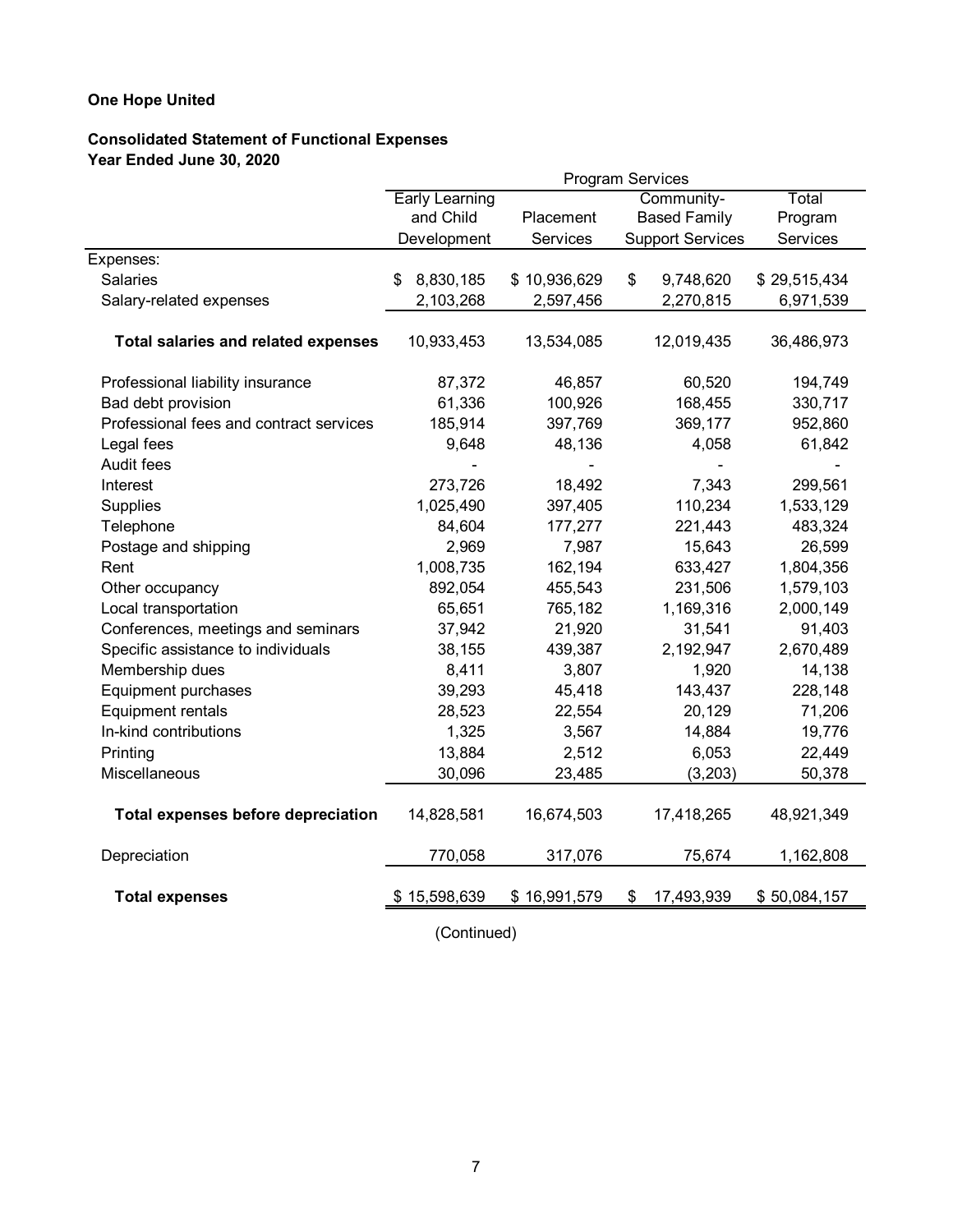### **Consolidated Statement of Functional Expenses (Continued) Year Ended June 30, 2020**

|                                                           | General |                | Management |                     |    |                         |
|-----------------------------------------------------------|---------|----------------|------------|---------------------|----|-------------------------|
|                                                           |         | Fundraising    |            | and General         |    | <b>Totals</b>           |
| Expenses:                                                 |         |                |            |                     |    |                         |
| <b>Salaries</b>                                           | \$      | 531,467        | \$         | 2,283,952           | \$ | 32,330,853              |
| Salary-related expenses                                   |         | 120,039        |            | 497,660             |    | 7,589,238               |
| <b>Total salaries and related expenses</b>                |         | 651,506        |            | 2,781,612           |    | 39,920,091              |
| Professional liability insurance                          |         |                |            |                     |    | 194,749                 |
| Bad debt provision                                        |         |                |            |                     |    | 330,717                 |
| Professional fees and contract services                   |         | 57,774         |            | 1,914,445           |    | 2,925,079               |
| Legal fees                                                |         | 501            |            | 114,954             |    | 177,297                 |
| Audit fees                                                |         |                |            | 106,832             |    | 106,832                 |
| Interest                                                  |         |                |            |                     |    | 299,561                 |
| Supplies                                                  |         | 4,427          |            | 20,037              |    | 1,557,593               |
| Telephone                                                 |         | 7,951          |            | 38,028              |    | 529,303                 |
| Postage and shipping                                      |         | 180            |            | 29,317              |    | 56,096                  |
| Rent                                                      |         |                |            | 221,437             |    | 2,025,793               |
| Other occupancy                                           |         | 513            |            | 30,493              |    | 1,610,109               |
| Local transportation                                      |         | 11,357         |            | 109,154             |    | 2,120,660               |
| Conferences, meetings and seminars                        |         | 1,430          |            | 74,706              |    | 167,539                 |
| Specific assistance to individuals                        |         | 648            |            |                     |    | 2,671,137               |
| Membership dues                                           |         | 50             |            | 34,744              |    | 48,932                  |
| Equipment purchases                                       |         | 2,281          |            | 48,304              |    | 278,733                 |
| <b>Equipment rentals</b>                                  |         | 2,800          |            | 6,858               |    | 80,864                  |
| In-kind contributions                                     |         |                |            |                     |    | 19,776                  |
| Printing                                                  |         | 5,084          |            | 3,217               |    | 30,750                  |
| Miscellaneous                                             |         | 87,882         |            | 73,354              |    | 211,614                 |
| <b>Total expenses before depreciation</b><br>Depreciation |         | 834,384<br>665 |            | 5,607,492<br>22,349 |    | 55,363,225<br>1,185,822 |
|                                                           |         |                |            |                     |    |                         |
| <b>Total expenses</b>                                     | \$      | 835,049        | \$         | 5,629,841           | \$ | 56,549,047              |

See notes to consolidated financial statements.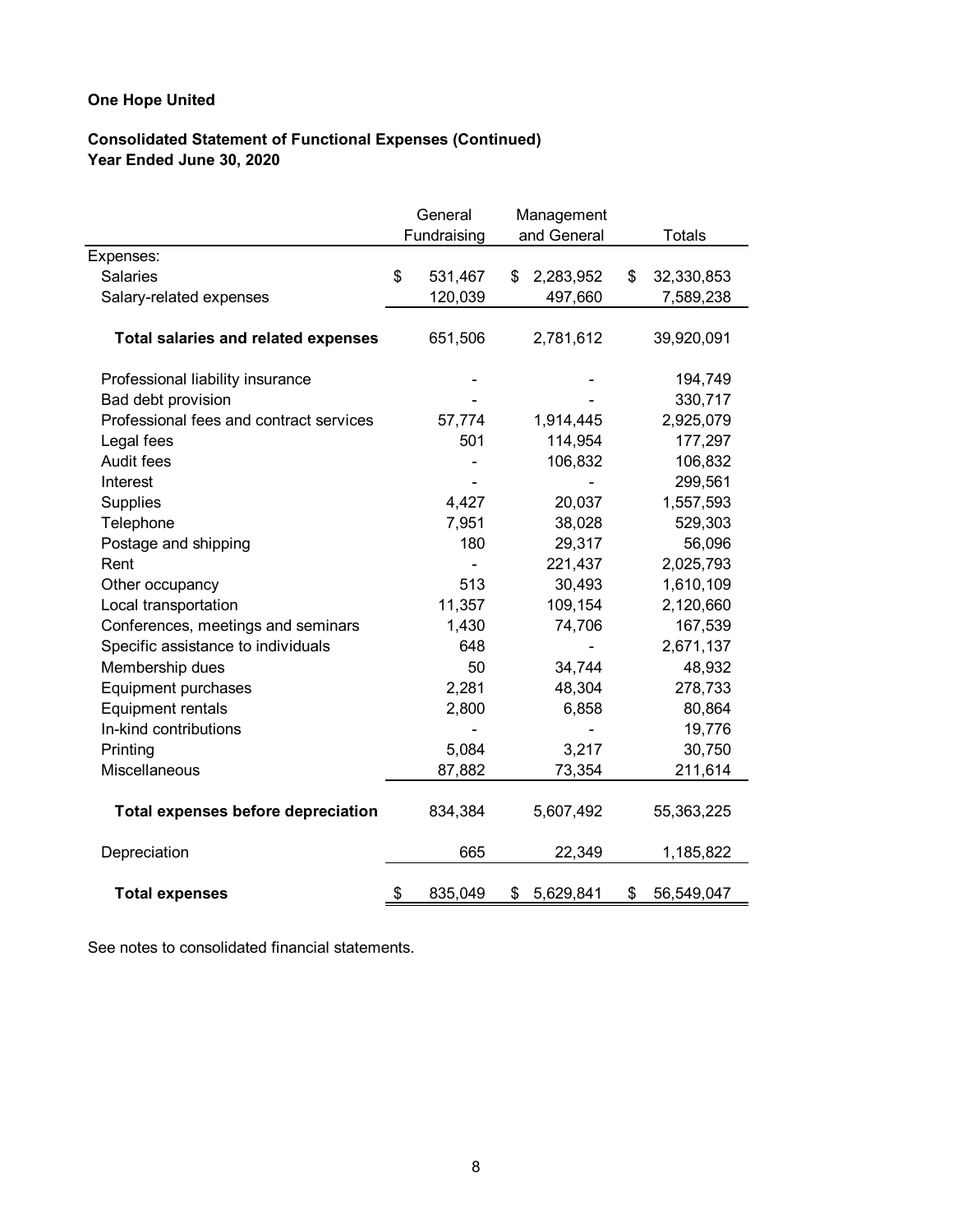### **Consolidated Statements of Cash Flows Years Ended June 30, 2021 and 2020**

|                                                                      | 2021             |                          | 2020        |
|----------------------------------------------------------------------|------------------|--------------------------|-------------|
| Cash flows from operating activities:                                |                  |                          |             |
| Change in net assets                                                 | \$<br>7,537,853  | \$                       | 575,679     |
| Adjustments to reconcile change in net assets to net                 |                  |                          |             |
| cash provided by operating activities:                               |                  |                          |             |
| Depreciation                                                         | 1,132,165        |                          | 1,185,822   |
| Amortization of deferred financing costs                             | 41,476           |                          | 64,819      |
| Bad debt provision                                                   | 215,172          |                          | 330,717     |
| Net realized and unrealized gains on investments                     | (2,325,369)      |                          | (291, 850)  |
| Change in unrealized gain on investments in farm land                | (248,080)        |                          | (59, 920)   |
| Net loss on disposals of property and equipment                      | 322,554          |                          | 23,126      |
| Change in value of beneficial interest in perpetual trusts           | (163, 713)       |                          | (58, 447)   |
| Gain on termination of New Markets Tax Credit program                | (3,052,577)      |                          |             |
| Changes in:                                                          |                  |                          |             |
| Accounts receivable                                                  | 479,411          |                          | (1,076,499) |
| Accounts payable and accrued expenses                                | 605,919          |                          | 718,495     |
| Deferred revenue                                                     | 2,741,245        |                          | 1,831,774   |
| Other assets                                                         | (69, 838)        |                          | 316,435     |
| Net cash provided by operating activities                            | 7,216,218        |                          | 3,560,151   |
| Cash flows from investing activities:                                |                  |                          |             |
| Proceeds from sales and maturities of investments                    | 8,779,794        |                          | 3,367,238   |
| Purchases of investments                                             | (8,491,775)      |                          | (3,044,240) |
| Purchases of property and equipment                                  | (467, 905)       |                          | (420, 506)  |
| Proceeds from note receivable                                        | 6,459            |                          | 7,815       |
| Net cash used in investing activities                                | (173, 427)       |                          | (89, 693)   |
|                                                                      |                  |                          |             |
| Cash flows from financing activities:                                |                  |                          |             |
| Borrowing under Paycheck Protection Program                          | 7,402,408        |                          |             |
| Repayment on note payable                                            | (1,380,000)      |                          |             |
| Net cash provided by financing activities                            | 6,022,408        |                          |             |
| Net increase in cash                                                 | 13,065,199       |                          | 3,470,458   |
| Cash:                                                                |                  |                          |             |
| Beginning                                                            | 4,773,716        |                          | 1,303,258   |
| Ending                                                               | \$<br>17,838,915 | \$                       | 4,773,716   |
| Supplemental disclosure of cash flow information:                    |                  |                          |             |
| Cash paid for interest                                               | \$<br>154,092    | \$                       | 234,742     |
| Supplemental schedule of noncash investing and financing activities: |                  |                          |             |
| New Markets Tax Credit termination:                                  |                  |                          |             |
| Forgiveness of leveraged loan receivable                             | 6,910,576        | \$                       |             |
| Forgiveness of NMTC notes payable, net                               | 9,963,153        | $\overline{\mathcal{G}}$ |             |
|                                                                      |                  |                          |             |

See notes to consolidated financial statements.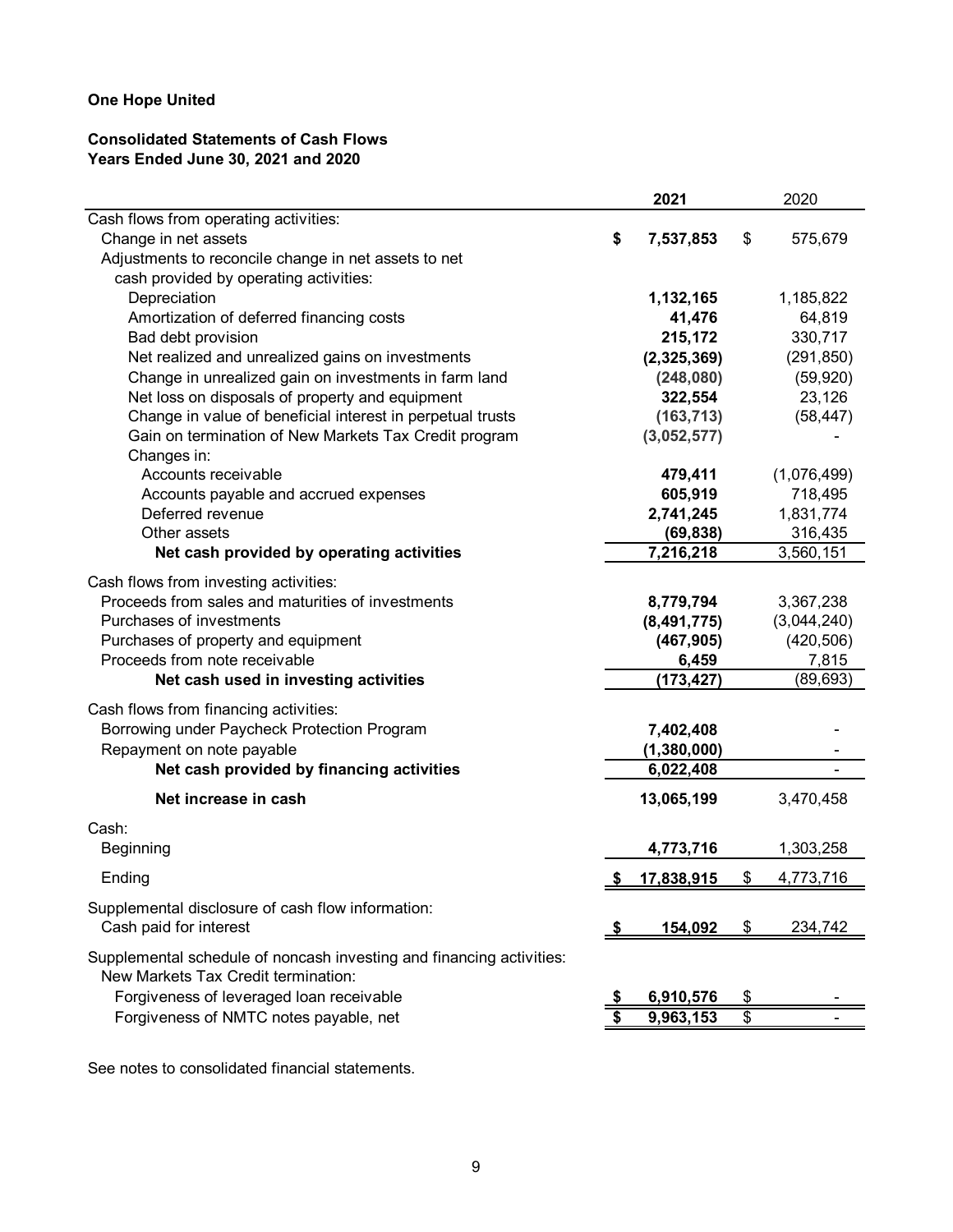### **Notes to Consolidated Financial Statements**

### **Note 1. Nature of Organization and Significant Accounting Policies**

One Hope United (OHU) is an Illinois not-for-profit organization which is exempt from payment of income taxes under Section 501(c)(3) of the Internal Revenue Code. OHU's primary purpose is to respond to the unmet needs of children and families by operating social welfare programs which offer services in the areas of child development, placement, prevention, family preservation, counseling and youth services.

OHU established One Hope United Title Holding Company (THC), an affiliated Illinois not-for-profit corporation which is exempt from income taxes under Section 501(c)(2) of the Internal Revenue Code (IRC) and applicable state law. OHU is the sole voting member of THC, which hold the title to OHU's Early Learning Centers located at 500 Parks Avenue, Joliet, Illinois and 503 Parks Avenue, Joliet, Illinois. THC also holds title to the land and buildings of the Aurora Early Learning Center, 525 College Avenue, Aurora, Illinois. THC was formed to facilitate a New Markets Tax Credit (NMTC) transaction for the Early Learning Center projects. Throughout the remainder of these notes the term OHU will refer to both OHU and THC unless otherwise indicated.

During the year ended June 30, 2021, in connection with the termination of the NMTC transaction, THC's operations were wound down. The title to the land and buildings of the Joliet and Aurora Early Learning Centers were transferred to OHU before June 30, 2021. THC is still in existence but all operations have ceased.

**Principles of consolidation**: The consolidated financial statements include the accounts of OHU and its affiliate, THC. Any significant intercompany balances and transactions have been eliminated in consolidation.

**Accounting policies**: OHU follows accounting standards established by the Financial Accounting Standards Board (FASB) to ensure consistent reporting of financial condition, results of activities, and cash flows. References to accounting principles generally accepted in the United States (U.S. GAAP) in these notes are to the *FASB Accounting Standards Codification,* sometimes referred to as the Codification or ASC.

**Accounting estimates**: The preparation of consolidated financial statements requires management to make estimates and assumptions that affect the amounts reported in the consolidated financial statements and accompanying notes. Actual results could differ from those estimates.

**Revenue recognition and deferred revenue**: The majority of funding for OHU operations is provided by grants from governmental and private agencies. Grants are primarily conditional contributions which are recognized when the barriers have been substantially met (generally when qualifying expenses have been incurred and all other grant requirements have been met). At June 30, 2021 and 2020, OHU had \$5,043,839 and \$2,302,594, respectively, of grant funding received in advance, for which qualifying expenses had not been incurred by year-end. These amounts are classified as deferred revenue on the consolidated statements of financial position. OHU also has conditional promises to give, representing grant funding committed to OHU, but not yet expended or received, amounting to approximately \$1,397,907 and \$1,170,000, as of June 30, 2021 and 2020, respectively, which has not been recognized. These amounts will be recognized as revenue as OHU incurs qualifying expenses and performs its duties under the terms of the grant agreements.

Program service fees represent day care services and early learning curriculums at OHU's early learning centers. OHU recognizes revenue for program service fees based on the satisfaction of performance obligations in the month services are provided. Program service fees do not include significant financing components as performance obligations are generally satisfied in the same month as the receipt of payment. In addition, there are no consideration amounts that are variable. Payments received in advance of OHU satisfying its performance obligations are recorded as deferred revenue.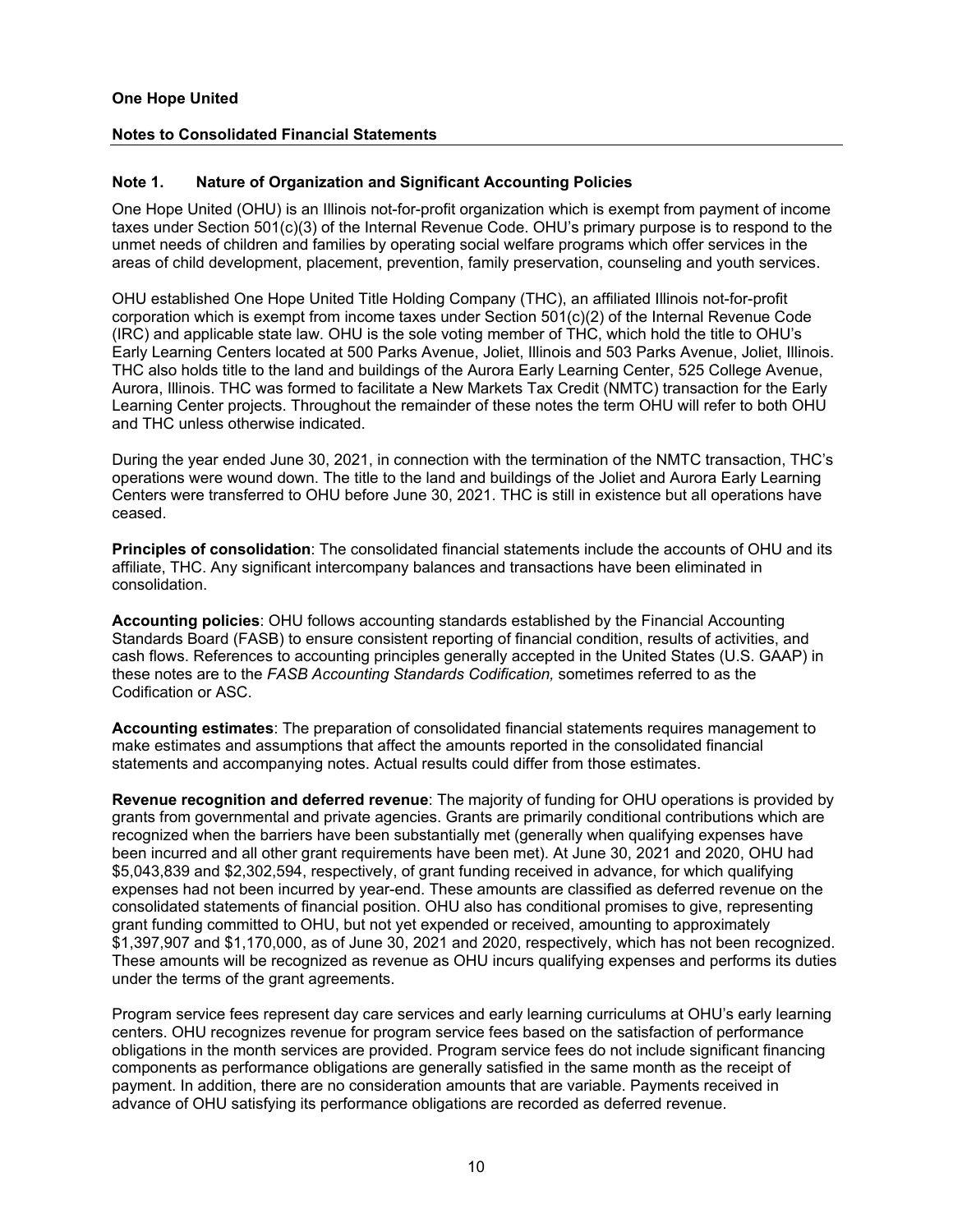### **Notes to Consolidated Financial Statements**

### **Note 1. Nature of Organization and Significant Accounting Policies (Continued)**

Contribution revenues and other support are recognized when an unconditional promise to give is made or when cash is received if an unconditional promise does not exist. Contributions include bequests, which are recognized as revenue when OHU has an irrevocable right to the gift, such as when the bequest has been through probate and declared valid.

**Accounts receivable**: Accounts receivable are primarily uncollateralized obligations of the State of Illinois and other grantors. These receivables are stated at the amounts billed and do not accrue interest. Payments of accounts receivable are allocated to specific invoices identified on the remittance advices or, if unspecified, are applied to the oldest unpaid invoices. The carrying amount of accounts receivable is reduced by a valuation allowance that is adjusted as information about specific accounts becomes available and as accounts reach six months or older as of year-end. OHU also compares current allowance amounts to prior-year collections or write-off experience.

**Investments**: Investments are recorded at fair value. Realized gains and losses from sales of investments are determined using the average cost method. Investments are classified as current or longterm based on intended use.

**Functional expenses**: Expenses are presented in the consolidated statements of activities on a functional basis, classified according to the significant program activity or supporting service. The consolidated financial statements report certain categories of expenses that are attributed to more than one program or supporting function. Therefore, expenses require allocation on a reasonable basis that is consistently applied. The expenses that are allocated include salaries and related expenses (which are allocated on the basis of actual time and effort), insurance, occupancy and related expenses, and telephone, which are allocated by department headcounts.

**Property and equipment**: Property and equipment are recorded at cost. The cost of an asset is capitalized at the time it is acquired if exceeds \$5,000. Depreciation is provided using the straight-line method over the estimated useful lives of the assets, which range from 3 to 30 years.

**In-kind contributions**: OHU received contributions of services from outside corporations, including printing, advertising, and various goods, in the amount of \$10,134 and \$19,776 during the years ended June 30, 2021 and 2020, respectively, which it distributed to the families it serves. The receipt and subsequent distribution of these goods and services are shown as revenue and expenses in the consolidated statements of activities.

**Net assets without donor restrictions**: Net assets that are not subject to donor-imposed restrictions and may be expended for any purpose in performing the primary objectives of the organization. These net assets may be used at the discretion of OHU management and the board of directors.

**Net assets with donor restrictions**: Net assets subject to stipulations imposed by donors. Some donor restrictions are temporary in nature; those restrictions may expire either because of the passage of time or because OHU has fulfilled the restriction. Other donor restrictions are perpetual in nature, whereby the donor has stipulated the principal must remain intact. Donor-restricted contributions are reported as increases in net assets with donor restrictions. When a restriction expires, net assets are reclassified from net assets with donor restrictions to net assets without donor restrictions in the consolidated statements of activities.

**Concentration of credit risk**: OHU maintains cash accounts at several commercial banks. The amount on deposit customarily exceeds the insurance limits of the Federal Deposit Insurance Corporation. OHU has not experienced any losses in such accounts and believes it is not exposed to any significant credit risk on cash.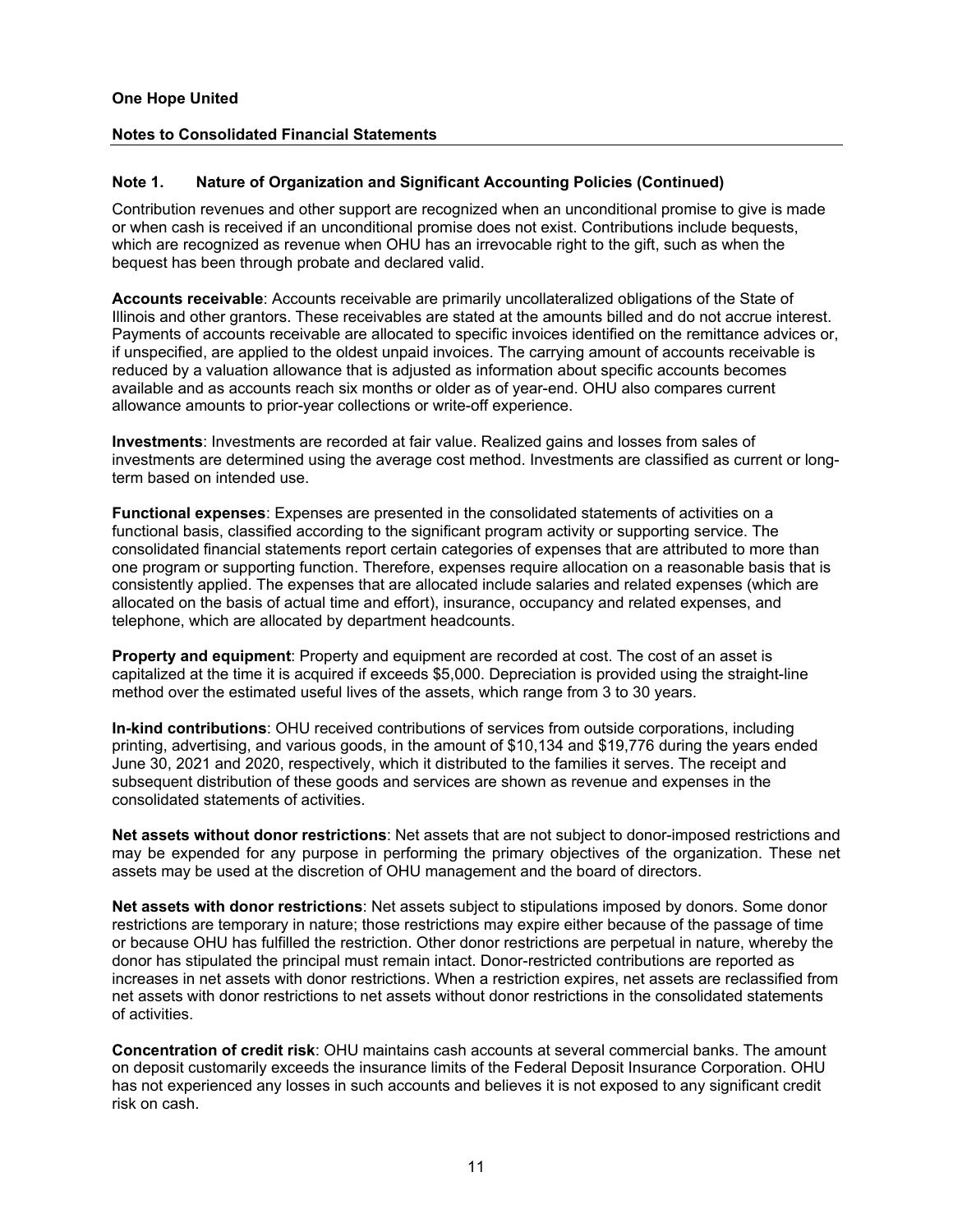### **Notes to Consolidated Financial Statements**

### **Note 1. Nature of Organization and Significant Accounting Policies (Continued)**

**Income taxes**: OHU is exempt from federal income taxes under IRC Section 501(c)(3). THC is exempt from federal income taxes under the provisions of Section 501(c)(2). OHU and THC file Forms 990 in the U.S. federal jurisdiction and Forms AG 990-IL in the State of Illinois.

The accounting standard for uncertainty in income taxes addresses the determination of whether tax benefits claimed on a tax return should be recorded in the consolidated financial statements. Under this guidance, OHU may recognize the tax benefit from an uncertain tax position only if it is more likely than not that the tax position will be sustained on examination by taxing authorities, based on the technical merits of the position. Examples of tax positions include the tax-exempt status of OHU and the various positions related to the potential sources of unrelated business taxable income (UBIT). OHU has determined that there were no uncertain tax positions during the reported periods covered by these consolidated financial statements.

**Adopted accounting pronouncements**: In fiscal year 2021, OHU adopted Accounting Standards Update (ASU) 2014-09, *Revenue from Contracts with Customers (Topic 606)*. Topic 606 requires OHU to recognize the amount of revenue it expects to be entitled to for the transfer of promised goods or services to customers. The updated standard replaced most existing revenue recognition guidance in GAAP when it became effective. The adoption of the standard, which affects only program service fees revenue, did not have a material impact on the consolidated financial statements but resulted in additional disclosures.

In fiscal year 2021, OHU adopted ASU 2018-13, *Fair Value Measurement (Topic 820): Disclosure Framework – Changes to the Disclosure Requirements for Fair Value Measurement*. ASU 2018-13 removes, modifies and adds certain disclosure requirements on fair value required by Topic 820. The new standard did not have a significant impact on the consolidated financial statements.

**Pending accounting pronouncements**: In February 2016, the FASB issued ASU 2016-02, *Leases (Topic 842)*. The guidance in this ASU supersedes the leasing guidance in Topic 840, Leases. Under the new guidance, lessees are required to recognize lease assets and lease liabilities on the statement of financial position for all leases with terms longer than twelve months. Leases will be classified as either finance or operating, with classification affecting the pattern of expense recognition in the statement of activities. The new standard will be effective for OHU for its fiscal year ending June 30, 2023, with early adoption permitted.

In September 2020, the FASB issued ASU 2020-07, *Not-for-Profit Entities (Topic 958): Presentation and Disclosures by Not-for-Profit Entities for Contributed Nonfinancial Assets*. This ASU requires the presentation of contributed nonfinancial assets as a separate line item in the statement of activities, apart from contributions of cash and other financial assets. The ASU also requires additional qualitative disclosures for contributed nonfinancial assets, including additional disclosure requirements for recognized contributed services. The new standard will be effective for OHU for its fiscal year ending June 30, 2022.

OHU's management is currently evaluating the impact these updates will have on OHU's consolidated financial statements.

**Reclassifications**: Certain 2020 amounts have been reclassified to conform to the current year presentation. These reclassifications have no effect on net assets or changes in net assets as previously reported.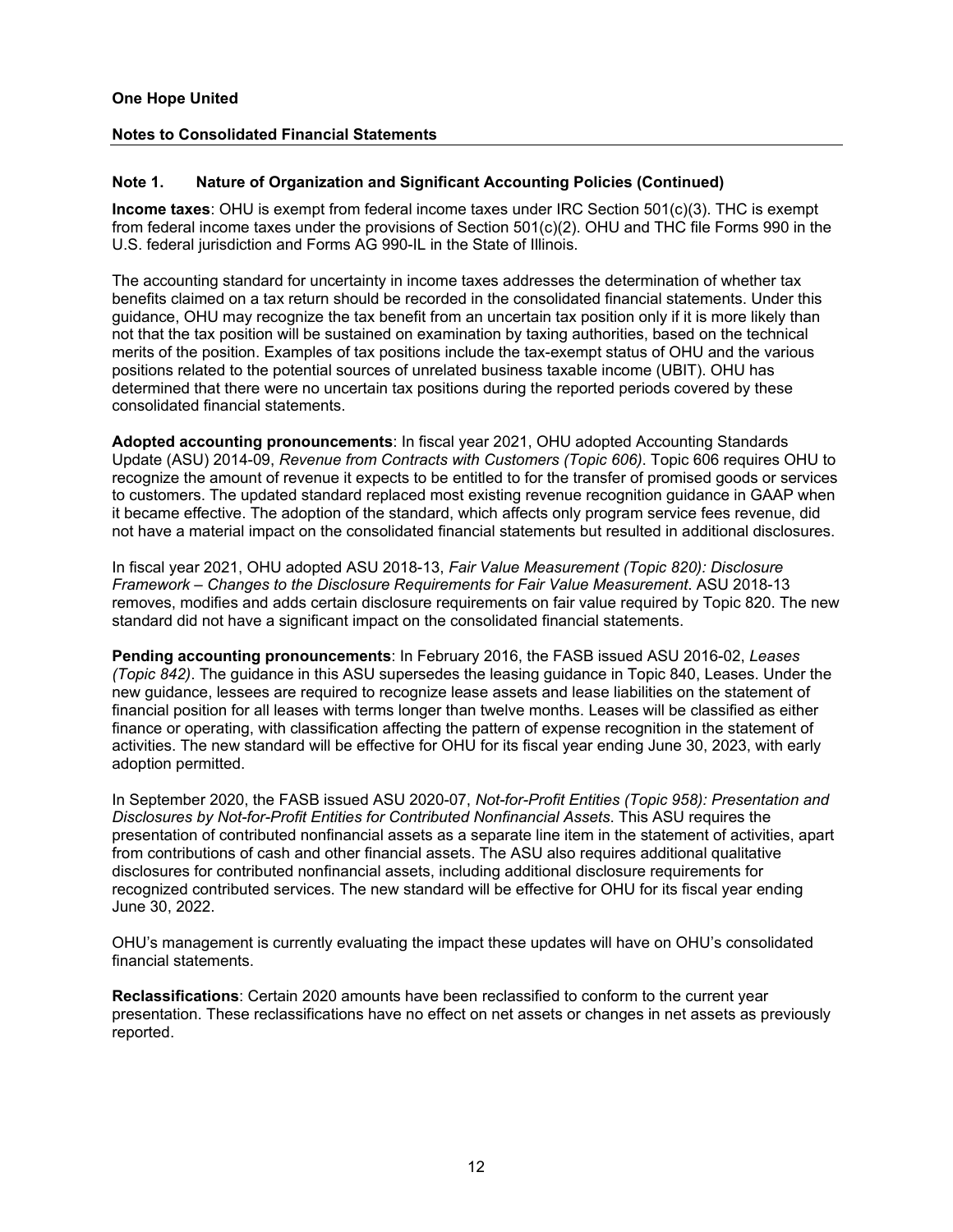### **Notes to Consolidated Financial Statements**

### **Note 2. Accounts Receivable**

Accounts receivable as of June 30, 2021 and 2020, net of allowances for doubtful accounts of \$506,108 and \$374,558, respectively, are summarized as follows:

|                            |   | 2021      | 2020      |
|----------------------------|---|-----------|-----------|
| Supporting agencies:       |   |           |           |
| <b>DCFS - Illinois</b>     | S | 3,308,994 | 3,645,517 |
| DHS - Illinois             |   | 1,149,810 | 1,186,659 |
| Florida case management    |   | 969.134   | 1,185,403 |
| Other governmental funding |   | 1,522,685 | 1,219,556 |
| Other                      |   | 120,886   | 430,560   |
|                            |   | 7.071.509 | 7,667,695 |

### **Note 3. Investment Gains**

Investment gains for the years ended June 30, 2021 and 2020, are comprised of the following:

|                                                          | 2021 |           |   | 2020    |  |  |
|----------------------------------------------------------|------|-----------|---|---------|--|--|
| Interest and dividend income                             |      | 260.923   | S | 317.964 |  |  |
| Realized and unrealized gains - securities               |      | 2,325,369 |   | 291,850 |  |  |
| Realized and unrealized gains - investments in farm land |      | 248.080   |   | 59.920  |  |  |
|                                                          |      | 2,834,372 |   | 669.734 |  |  |

OHU invests in a portfolio of fixed income securities, mutual funds and common stocks. Such investments are exposed to various risks such as interest rate, market and credit. Due to the level of risk associated with such investments, it is at least reasonably possible that changes in risks in the near term would materially affect investment balances and the amounts reported in the consolidated financial statements.

### **Note 4. Fair Value Disclosures**

The Fair Value Measurement Topic of the Codification defines fair value as the price that would be received to sell an asset or paid to transfer a liability in an orderly transaction between market participants at the measurement date and sets out a fair value hierarchy. The fair value hierarchy gives the highest priority to quoted prices in active markets for identical assets or liabilities (Level 1) and the lowest priority to unobservable inputs (Level 3). Inputs are broadly defined under the Topic as assumptions market participants would use in pricing an asset or liability. The three levels of the fair value hierarchy under the Topic are described below:

Level 1. Unadjusted quoted prices in active markets, such as the New York Stock Exchange, for identical assets or liabilities the reporting entity has the ability to access at the measurement date.

Level 2. Inputs other than quoted prices within Level 1 that are observable for the asset or liability, either directly or indirectly; and fair value is determined through the use of models or other valuation methodologies.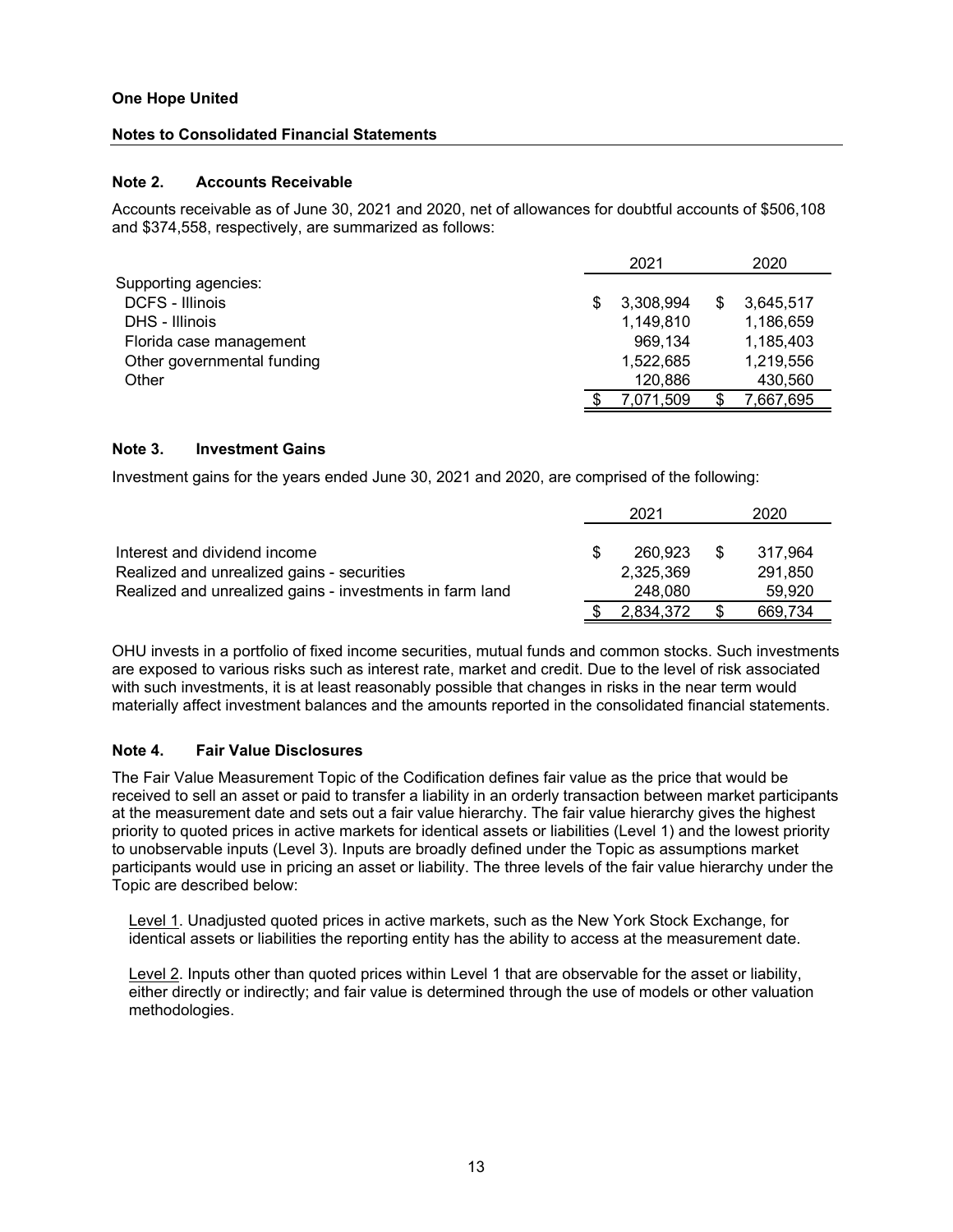### **Notes to Consolidated Financial Statements**

### **Note 4. Fair Value Disclosures (Continued)**

Level 3. Inputs are unobservable for the asset or liability and include situations where there is little, if any, market activity for the asset or liability. The inputs into the determination of fair value are based upon the best information in the circumstances and may require significant management judgment or estimation.

For the years ended June 30, 2021 and 2020, the application of valuation techniques applied to similar assets and liabilities has been consistent. OHU assesses levels of the investments at each measurement date.

The following is a description of the valuation methodologies used for instruments measured at fair value:

#### *Investments in Securities*

The fair value of publicly traded money market funds, equity securities, fixed income funds, and other funds is based upon market quotations of national security exchanges. These financial instruments are classified as Level 1 in the fair value hierarchy.

### *Investments in Farm Land*

The fair value of farm land is based on independent appraisals. The appraisals valued the properties based on the market approach, which considers comparable sales and adjusts for factors such as time (since comparable sale), location, and land quality. Since the valuations include certain unobservable inputs, the investments are classified as Level 3. Between appraisals, which are generally obtained biannually, OHU adjusts the fair value of the land based on industry benchmarks for changes in farm land value for the relevant region in Illinois, which considers comparable sales, commodity prices and regional economics.

### *Beneficial Interest in Perpetual Trusts*

The fair value of OHU's beneficial interest in perpetual trusts was provided by the trustee. The trustee determines fair value based on readily available pricing sources for market transactions involving identical assets for securities and based on independent appraisals for farm land. The valuations include certain unobservable inputs and are, therefore, classified as Level 3.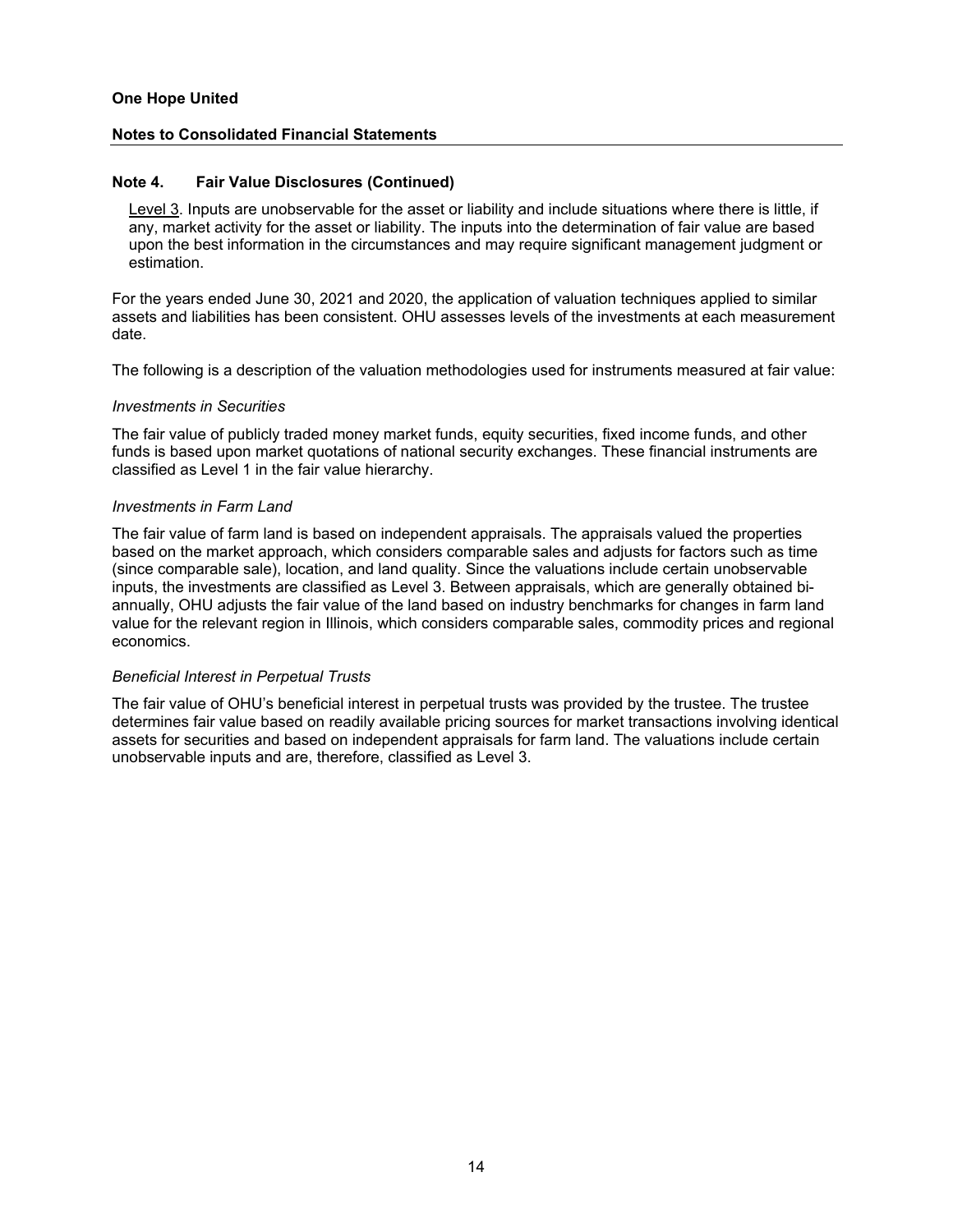### **Notes to Consolidated Financial Statements**

### **Note 4. Fair Value Disclosures (Continued)**

The following tables present the fair value hierarchy for OHU's assets measured at fair value on a recurring basis as of June 30, 2021 and 2020:

|                                            |    | June 30, 2021                        |    |                                      |                         |                    |    |           |  |
|--------------------------------------------|----|--------------------------------------|----|--------------------------------------|-------------------------|--------------------|----|-----------|--|
|                                            |    | <b>Fair Value Measurements Using</b> |    |                                      |                         |                    |    |           |  |
| Description                                |    | Total                                |    | Level 1                              |                         | Level 2            |    | Level 3   |  |
| Assets                                     |    |                                      |    |                                      |                         |                    |    |           |  |
| Investments in securities:                 |    |                                      |    |                                      |                         |                    |    |           |  |
| Money market funds                         | \$ | 1,758,407                            | \$ | 1,758,407                            | \$                      |                    | \$ |           |  |
| Equity securities:                         |    |                                      |    |                                      |                         |                    |    |           |  |
| U.S. small cap                             |    | 1,438,923                            |    | 1,438,923                            |                         |                    |    |           |  |
| U.S. mid cap                               |    | 2,115,847                            |    | 2,115,847                            |                         |                    |    |           |  |
| U.S. large cap                             |    | 2,591,504                            |    | 2,591,504                            |                         |                    |    |           |  |
| International equities                     |    | 1,638,609                            |    | 1,638,609                            |                         |                    |    |           |  |
| <b>Emerging markets</b>                    |    | 658,573                              |    | 658,573                              |                         |                    |    |           |  |
| Fixed income securities:                   |    |                                      |    |                                      |                         |                    |    |           |  |
| U.S. fixed income funds                    |    | 3,495,387                            |    | 3,495,387                            |                         |                    |    |           |  |
| Non-U.S. fixed income funds                |    | 408,647                              |    | 408,647                              |                         |                    |    |           |  |
|                                            |    | \$14,105,897                         | \$ | 14,105,897                           | \$                      |                    | \$ |           |  |
| Investments in farm land                   |    | 3,304,000                            | \$ |                                      | \$                      |                    | \$ | 3,304,000 |  |
| Beneficial interest in                     |    |                                      |    |                                      |                         |                    |    |           |  |
| perpetual trusts                           |    | 2,924,407                            | \$ |                                      | \$                      |                    | \$ | 2,924,407 |  |
|                                            |    |                                      |    |                                      |                         |                    |    |           |  |
|                                            |    |                                      |    |                                      | June 30, 2020           |                    |    |           |  |
|                                            |    |                                      |    | <b>Fair Value Measurements Using</b> |                         |                    |    |           |  |
| Description                                |    | Total                                |    | Level 1                              |                         | Level <sub>2</sub> |    | Level 3   |  |
| Assets                                     |    |                                      |    |                                      |                         |                    |    |           |  |
| Investments in securities:                 |    |                                      |    |                                      |                         |                    |    |           |  |
| Money market funds                         | \$ | 163,420                              | \$ | 163,420                              | \$                      |                    | \$ |           |  |
| Equity securities:                         |    |                                      |    |                                      |                         |                    |    |           |  |
| U.S. small cap                             |    | 6,107                                |    | 6,107                                |                         |                    |    |           |  |
| U.S. large cap                             |    | 4,560,301                            |    | 4,560,301                            |                         |                    |    |           |  |
| International equities                     |    | 1,900,477                            |    | 1,900,477                            |                         |                    |    |           |  |
| Fixed income securities:                   |    |                                      |    |                                      |                         |                    |    |           |  |
| U.S. fixed income funds                    |    | 4,225,379                            |    | 4,225,379                            |                         |                    |    |           |  |
| Other funds                                |    | 1,212,863                            |    | 1,212,863                            |                         |                    |    |           |  |
|                                            |    | \$12,068,547                         | \$ | 12,068,547                           | $\overline{\mathbf{s}}$ |                    | \$ |           |  |
| Investments in farm land                   |    | 3,055,920                            | \$ |                                      | \$                      |                    |    | 3,055,920 |  |
|                                            |    |                                      |    |                                      |                         |                    |    |           |  |
| Beneficial interest in<br>perpetual trusts | S  | 2,760,694                            | \$ |                                      | \$                      |                    | \$ | 2,760,694 |  |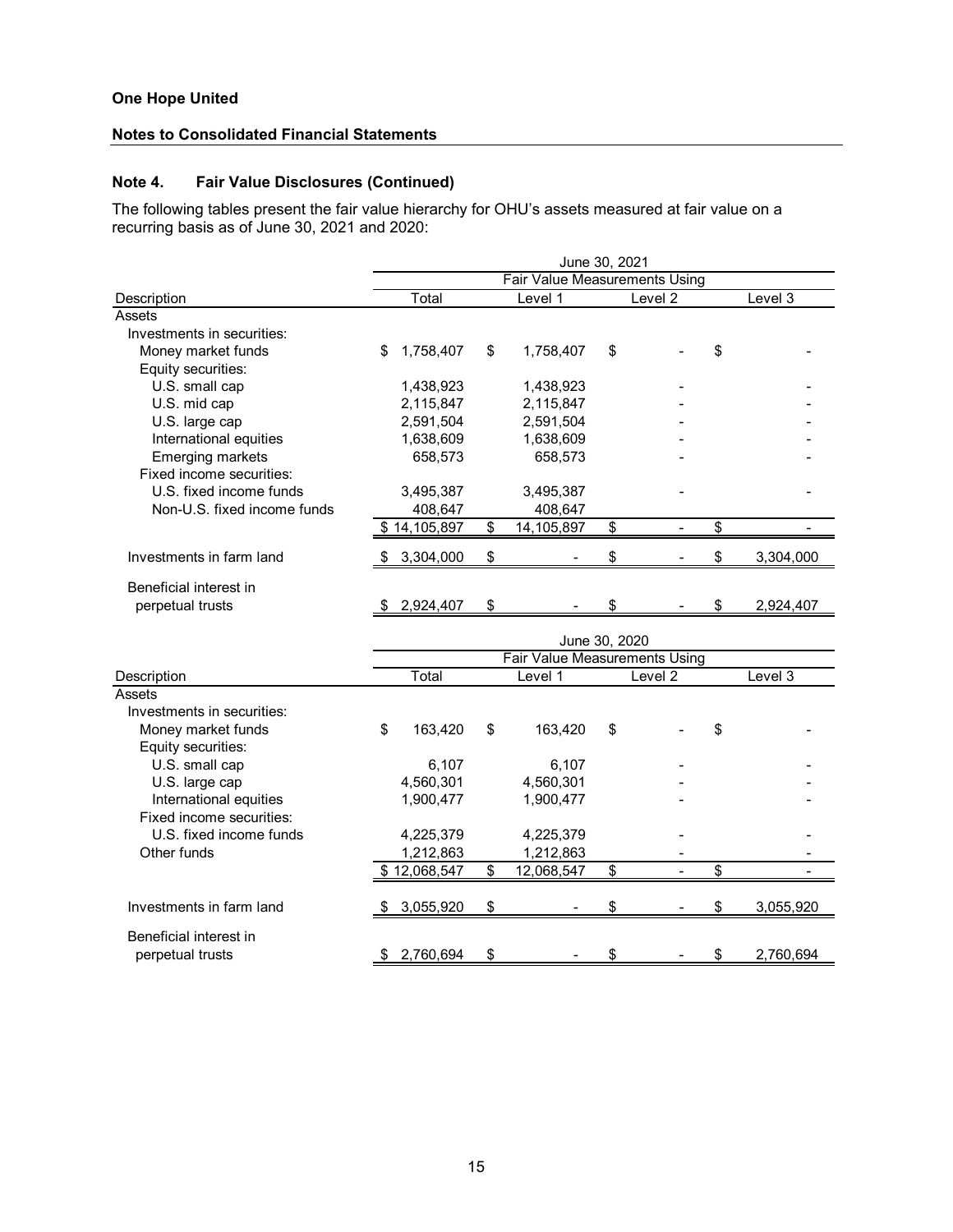### **Notes to Consolidated Financial Statements**

### **Note 4. Fair Value Disclosures (Continued)**

Financial instruments classified as Level 3 in the fair value hierarchy represent OHU's investments in financial instruments in which at least one significant unobservable input is used in the valuation model. The following table presents a reconciliation of activity for the Level 3 financial instruments during the years ended June 30, 2021 and 2020:

|                                     | June 30, 2021 |                   |    |                         |    | June 30, 2020 |             |                         |  |
|-------------------------------------|---------------|-------------------|----|-------------------------|----|---------------|-------------|-------------------------|--|
|                                     | Investments   |                   |    | <b>Beneficial</b>       |    | Investments   |             | <b>Beneficial</b>       |  |
|                                     |               | Interest in<br>in |    | ın                      |    |               | Interest in |                         |  |
|                                     |               | Farm Land         |    | <b>Perpetual Trusts</b> |    | Farm Land     |             | <b>Perpetual Trusts</b> |  |
| Balance, beginning of year          |               | 3,055,920         | \$ | 2.760.694               | \$ | 2.996.000     | \$          | 2,702,247               |  |
| Change in value of perpetual trusts |               |                   |    | 163,713                 |    |               |             | 58.447                  |  |
| Change in unrealized gain           |               |                   |    |                         |    |               |             |                         |  |
| - investments in farm land          |               | 248.080           |    |                         |    | 59.920        |             |                         |  |
| Balance, end of year                |               | 3,304,000         |    | 2,924,407               |    | 3,055,920     |             | 2,760,694               |  |

The following table represents OHU's investments in farm land, the valuation techniques used to measure fair value, the significant unobservable inputs, and the ranges of values of those inputs at June 30, 2021 and 2020:

|                  | June 30, 2021<br><b>Fair Value</b> | June 30, 2020<br>Fair Value | Valuation<br>Technique          | Unobservable Inputs                                                                     | Range<br>(Per Acre)                       |
|------------------|------------------------------------|-----------------------------|---------------------------------|-----------------------------------------------------------------------------------------|-------------------------------------------|
| <b>Farm land</b> | 3,304,000<br>\$                    | 3,055,920<br>\$.            | Market<br>(comparable<br>sales) | Size<br>Land mixture (e.g. tillable<br>percentage, soil quality)<br>Topography/drainage | \$300<br>$$250 - $575$<br>(\$800) - \$800 |

### **Note 5. Beneficial Interest in Perpetual Trusts**

OHU has a beneficial interest in two related perpetual trusts. Each trust includes cash and an undivided 75% interest in 360 acres of a parcel of farm land in Illinois. At June 30, 2021 and 2020, cash in both trusts combined was \$81,858 and \$82,366, respectively, and the estimated fair value of the 360 acres of farm land was \$3,817,352 and \$3,598,560, respectively. OHU has a 75% interest in the income from each trust. OHU values its beneficial interest in each perpetual trust based on the fair value of the assets within the trust. OHU's proportionate share of the fair value of the trusts' assets was \$2,924,407 and \$2,760,694 at June 30, 2021 and 2020, respectively. The income from the trusts is to be paid annually. During the years ended June 30, 2021 and 2020, OHU received \$85,405 and \$88,734, respectively, of income from the trusts and these amounts are included in other sources revenues on the consolidated statements of activities.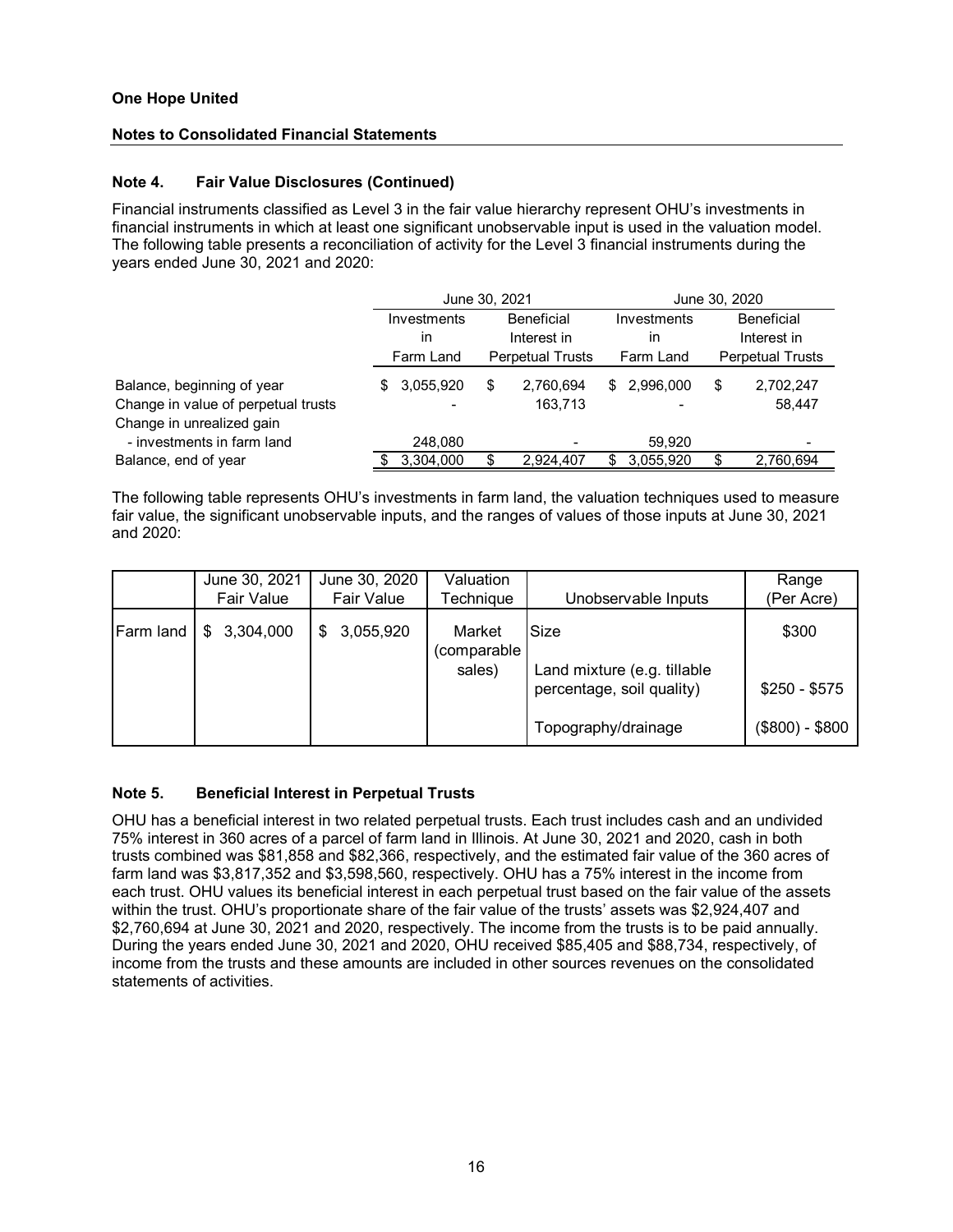### **Notes to Consolidated Financial Statements**

### **Note 6. Leveraged Loan Receivable**

In September 2014, OHU made leveraged loans to a qualified equity investment fund (QEI) linked to OHU's financing obtained through the NMTC program.

The loans accrued interest at a fixed rate, with interest-only quarterly payments at a rate of 1% over the first seven years (Compliance Period); quarterly principal and interest (stated rate) payments of \$112,592 were required through September 2044.

Upon the expiration of the Compliance Period in April 2021, OHU exercised its rights to terminate the NMTC program. This action resulted in forgiveness of this loan as well as extinguishment of THC's debt described in Note 8. This action resulted in a gain on termination of \$3,052,077.

Notes receivable at June 30, 2021 and 2020, are as follows:

|                                                   | ZUZ. | ∠∪∠∪            |  |
|---------------------------------------------------|------|-----------------|--|
| Stonehenge Illinois NMTC Investment Fund III, LLC |      | $-$ \$6,910,576 |  |

2021 2020

### **Note 7. Line of Credit and Note Payable**

OHU had a \$7,000,000 revolving bank line of credit. Interest was payable monthly at floating LIBOR (0.162% at June 30, 2020) plus 1.50%. No amounts were outstanding under this line at June 30, 2020. In March 2021, the revolving line of credit was converted to a \$2,500,000 margin line of credit. The margin line of credit was set to mature in March 2022 but was terminated by OHU on June 17, 2021.

In July 2021, OHU entered into a new \$7,000,000 revolving line of credit. Interest is payable at the Bloomberg short-term bank yield index rate plus 1.5%. Borrowings under the line of credit are collateralized by certain account assets.

In August 2018, OHU executed a \$1,380,000 term promissory note to a bank. Interest only payments were due monthly at 4.40%. The term promissory note matured on August 31, 2021, at which time all unpaid principal and interest become due. The note was collateralized by certain investments. This promissory note was paid in full in September 2020.

### **Note 8. NMTC Notes Payable**

In September 2014, THC obtained financing in an arrangement structured under the NMTC program. This program, enacted by Congress as part of the Community Renewal Tax Relief Act of 2000, permits individual and corporate taxpayers to receive a credit against federal income taxes for making a qualified equity investment (QEI) in qualified community development entities (CDEs). The CDEs used substantially all of each QEI to make qualified low-income community investment (QLICI) loans on favorable terms to THC as a qualified active low-income community business (QALICB). The loans made to THC by the CDEs on September 15, 2014, were as follows at June 30, 2021 and 2020:

|                                                   | 2021                     | 2020 |            |
|---------------------------------------------------|--------------------------|------|------------|
| SCORE Sub-CDE 3, LLC Note A                       | \$<br>$\blacksquare$     |      | 5,000,000  |
| Stonehenge Community Development LXIV, LLC Note A | $\overline{\phantom{a}}$ |      | 1,910,576  |
| Stonehenge Community Development LXIV, LLC Note B |                          |      | 3,089,424  |
|                                                   |                          |      | 10,000,000 |
| Less unamortized deferred financing costs         |                          |      | 78,323     |
|                                                   | \$                       |      | 9,921,677  |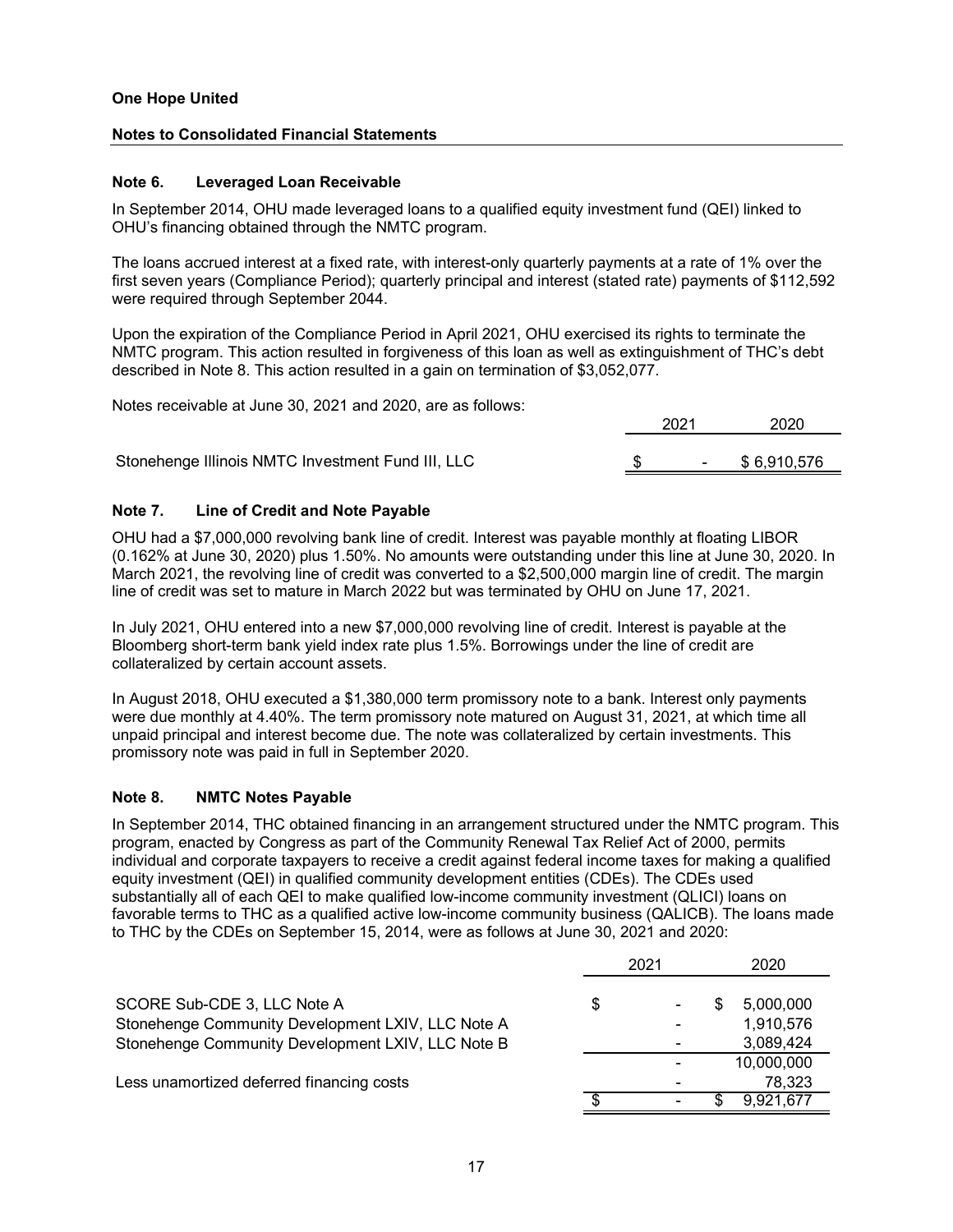### **Notes to Consolidated Financial Statements**

### **Note 8. NMTC Notes Payable (Continued)**

All loans had a maturity date of September 30, 2044. The applicable interest rates amount to 1.73% simple interest. Quarterly interest payments commenced December 10, 2014.

The loans were collateralized by essentially all THC property and equipment.

The first seven years of the NMTC program were defined as the Compliance Period. Only interest was paid during the Compliance Period. Thereafter, the loans were amortized with principal and interest payments required through the maturity date in the year ending June 30, 2045.

Upon the expiration of the Compliance period in April 2021, OHU and THC executed a series of debt assignment agreements with its NMTC funders to terminate the NMTC program on April 27, 2021. This series of debt assignment agreements included the cancellation of OHU's \$6,910,578 note receivable from Stonehenge Illinois NMTC Investment Fund III; the assignment to OHU of THC's \$5,000,000 loan from SCORE Sub-CD 3, LLC and THC's \$5,000,000 loan from Stonehenge Community Development LXIV, LLC; and OHU's forgiveness of the \$10,000,000 loans to THC. The termination of the NMTC program resulted in the forgiveness of THC's \$10,000,000 debt, the cancellation of the related \$6,910,578 note receivable (described in Note 6) and a net gain on termination of \$3,052,077. Subsequently, THC transferred ownership of the underlying properties to OHU.

### **Note 9. Paycheck Protection Program**

In April 2021, OHU applied for and received a loan from the Small Business Administration (SBA) for \$7,402,408 under the Paycheck Protection Program (PPP) of the Coronavirus Aid, Relief, and Economic Security Act (CARES Act). OHU can use the loan for payroll, rent, mortgage interest, utility expenses, covered operations expenditures, covered supplier costs, and covered worker protection expenditures incurred during the period following receipt of the proceeds. The loan accrues interest at 1% and matures August 21, 2022.

OHU is accounting for the loan as a financial liability under FASB ASC 470, Debt. The loan is eligible for forgiveness if certain employee and compensation levels are maintained. OHU intends to apply for forgiveness of the loan. Such forgiveness will be recognized within the consolidated financial statements when, and to the extent, that it occurs.

### **Note 10. Net Assets with Donor Restrictions**

Net assets with donor restrictions carry specific, donor-imposed restrictions on the expenditure or other use of contributed funds. Restrictions may expire either because of the passage of time or because OHU has fulfilled the restriction. Donor-restricted gifts are reported as restricted contributions regardless of when the net assets are expended. Transfers of net assets with donor restrictions associated with current expenditures for which the restrictions have been satisfied, as well as donor changes in the nature of restrictions of net assets, are reported as net assets released from restrictions.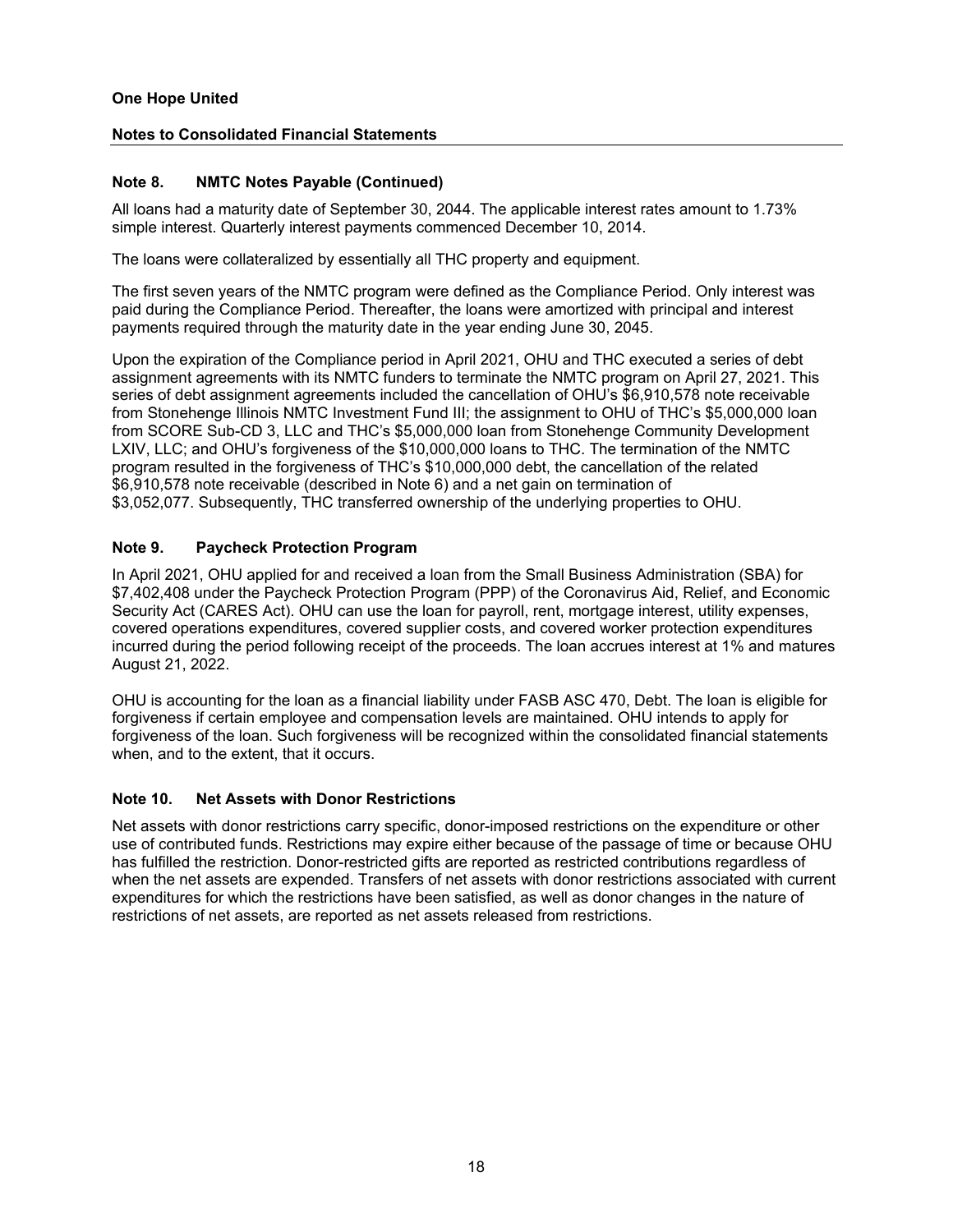### **Notes to Consolidated Financial Statements**

### **Note 10. Net Assets with Donor Restrictions (Continued)**

Net assets with donor restrictions at June 30, 2021 and 2020, consist of:

|                                         | 2021          | 2020          |
|-----------------------------------------|---------------|---------------|
| Purpose restricted:                     |               |               |
| Educational scholarships                | \$<br>210.790 | \$<br>210,790 |
| Daycare programs                        |               | 39,210        |
| Other capital projects                  | 5.135         | 20,135        |
| Other programs                          | 104,611       |               |
| Beneficial interest in perpetual trusts | 2,924,407     | 2,760,694     |
|                                         | 3,244,943     | 3,030,829     |

Beneficial interest in perpetual trusts consists of two related perpetual trusts to be held in perpetuity (as described in Note 5). Earnings generated from the perpetual trusts are without donor restrictions.

### **Note 11. Available Resources and Liquidity**

OHU regularly monitors liquidity required to meet its annual operating needs and other commitments while also striving to maximize the return on investments of its funds not required for annual operations. As of June 30, 2021 and 2020, the following financial assets were available to meet the annual operating needs of the future fiscal year.

|                                                                | 2021             |    | 2020        |
|----------------------------------------------------------------|------------------|----|-------------|
| Financial assets at year end:                                  |                  |    |             |
| Cash                                                           | \$<br>17,838,915 | \$ | 4,773,716   |
| Accounts receivable, less allowances for doubtful accounts     | 7,071,509        |    | 7,667,695   |
| Investments in securities                                      | 14,105,897       |    | 12,068,547  |
| Leveraged loan receivable                                      |                  |    | 6,910,576   |
| Note receivable                                                | 154              |    | 6,613       |
| Total financial assets                                         | 39,016,475       |    | 31,427,147  |
|                                                                |                  |    |             |
| Less amounts not available to be used within one year:         |                  |    |             |
| Investments used as loan collateral                            |                  |    | (1,380,000) |
| Leveraged loan receivable due after one year                   |                  |    | (6,910,576) |
| Cash and investments with donor restrictions                   | (320,536)        |    | (270, 135)  |
| Financial assets not available to be used within one year      | (320,536)        |    | (8,560,711) |
|                                                                |                  |    |             |
| Financial assets available to meet general expenditures within |                  |    |             |
| one year                                                       | 38,695,939       | S  | 22,866,436  |

Investments not subject to donor restrictions or collateral requirements are available to meet general expenditures, but any withdrawals are subject to approval by the Board. In the years ended June 30, 2021 and 2020, the Board approved spending distributions of 5% of the value of investments in securities, which value is calculated on a lagged-basis. Any additional drawdowns are subject to further Board approval.

See also Note 7 for information about OHU's revolving bank line of credit which provides an additional resource for liquidity.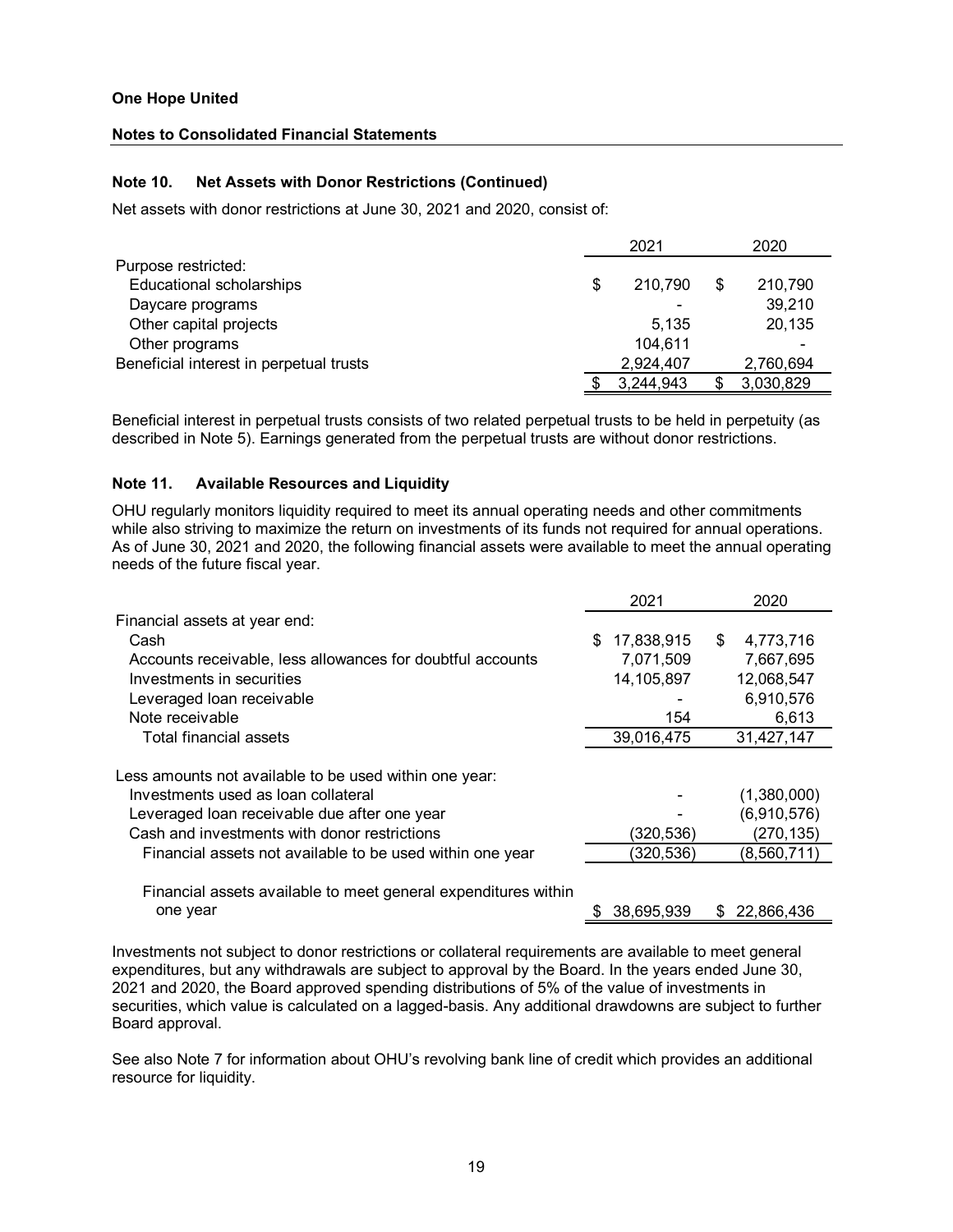### **Notes to Consolidated Financial Statements**

### **Note 12. State and Local Government Agency Support**

OHU received approximately \$38,531,000 and \$38,909,000 of its support and revenue from the State of Illinois and other governmental agencies during the years ended June 30, 2021 and 2020, respectively. A significant reduction in the level of this support, if it were to occur, could have a significant effect on OHU's programs and activities. A portion of this support is subject to review and final determination by these state and governmental agencies. OHU does not anticipate any significant adjustments upon final review and determination.

### **Note 13. Leases and Commitments**

OHU leases office space and office equipment. These leases expire at various dates through August 2030. At June 30, 2021, future minimum lease payments under noncancelable operating leases with initial or remaining lease terms in excess of one year were as follows:

Years ending June 30:

| 2022       | \$ | 1,510,406 |
|------------|----|-----------|
| 2023       |    | 1,275,456 |
| 2024       |    | 1,154,158 |
| 2025       |    | 804,004   |
| 2026       |    | 581,116   |
| Thereafter |    | 821,324   |
|            | S  | 6,146,464 |

Rental expense under operating leases was \$2,074,153 and \$2,244,852 for the years ended June 30, 2021 and 2020, respectively.

### **Note 14. Retirement Plan**

OHU employees participate in a 403(b) Plan, which is a defined contribution plan. Under this plan, OHU may contribute scheduled amounts that are a matched contribution up to 3% of salary. All OHU employees become eligible to participate in the plan upon achieving service level requirements. Employer contributions vest ratably over six years. OHU did not make any contributions to the plan for the years ended June 30, 2021 and 2020.

### **Note 15. Related-Party Transactions**

One Hope United is a member of Conscience Community Network LLC (CCN), a member LLC with four other members. One Hope United has been determined to be the managing member of the LLC under the amended operating agreement dated September 18, 2015. Each member has 20% ownership in CCN. A senior leader of OHU serves as OHU's representative on the board of members.

OHU provides program services to clients on behalf of CCN and is paid accordingly under a service provider agreement between OHU and CCN.